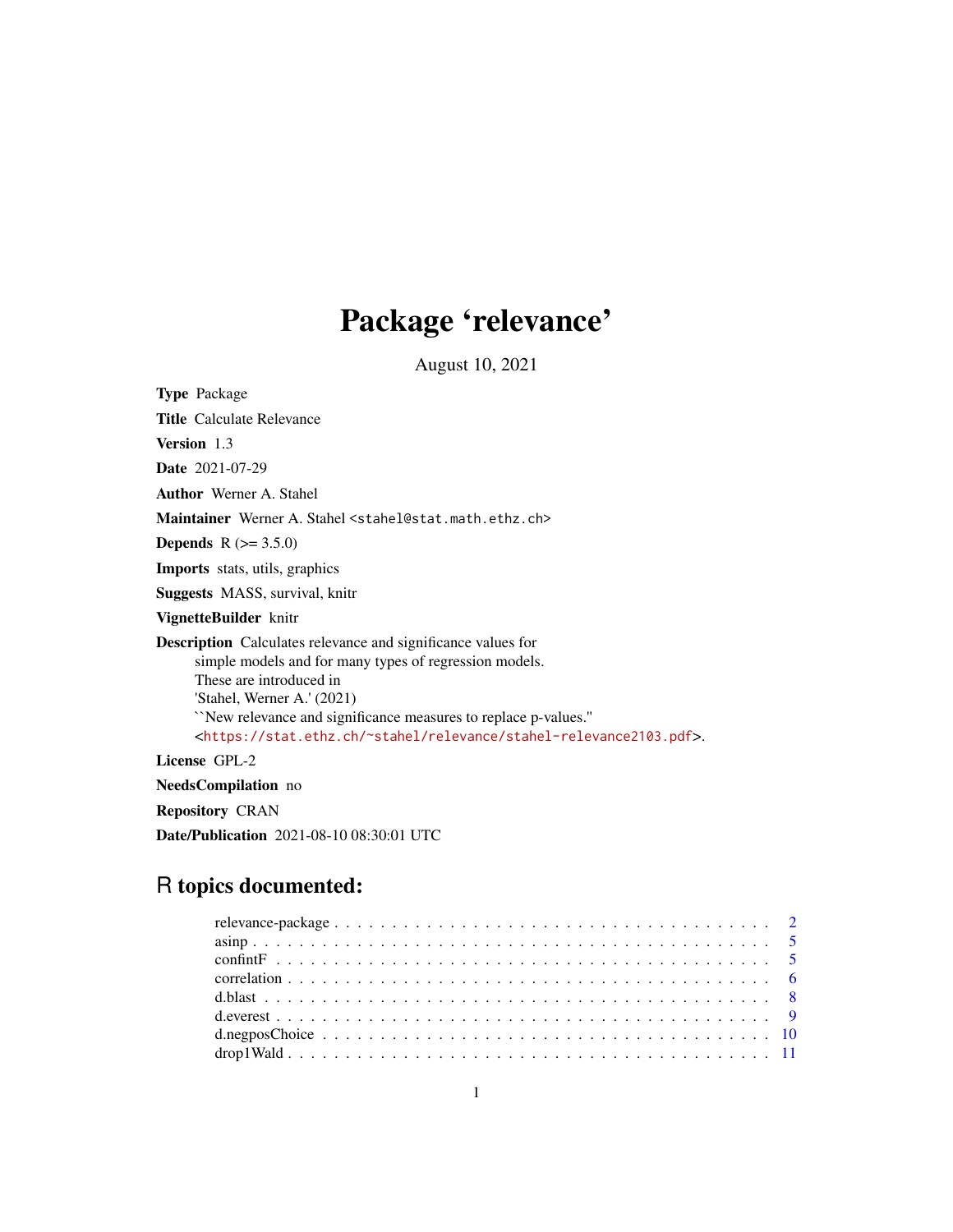# <span id="page-1-0"></span>2 relevance-package

| Index | 35 |
|-------|----|
|       |    |
|       |    |
|       |    |
|       |    |
|       |    |
|       |    |
|       |    |
|       |    |
|       |    |
|       |    |
|       |    |
|       |    |
|       |    |
|       |    |
|       |    |
|       |    |
|       |    |

<span id="page-1-1"></span>relevance-package *Calculate Relevance*

# Description

Calculates relevance and significance values for simple models and for many types of regression models. These are introduced in 'Stahel, Werner A.' (2021) "New relevance and significance measures to replace p-values." <https://stat.ethz.ch/~stahel/relevance/stahel-relevance2103.pdf>.

# Details

The DESCRIPTION file:

| Package:         | relevance                                                                                                 |
|------------------|-----------------------------------------------------------------------------------------------------------|
| Type:            | Package                                                                                                   |
| Title:           | <b>Calculate Relevance</b>                                                                                |
| Version:         | 1.3                                                                                                       |
| Date:            | 2021-07-29                                                                                                |
| Author:          | Werner A. Stahel                                                                                          |
| Maintainer:      | Werner A. Stahel <stahel@stat.math.ethz.ch></stahel@stat.math.ethz.ch>                                    |
| Depends:         | $R$ ( $>=$ 3.5.0)                                                                                         |
| Imports:         | stats, utils, graphics                                                                                    |
| Suggests:        | MASS, survival, knitr                                                                                     |
| VignetteBuilder: | knitr                                                                                                     |
| Description:     | Calculates relevance and significance values for simple models and for many types of regression models. T |
| License:         | $GPL-2$                                                                                                   |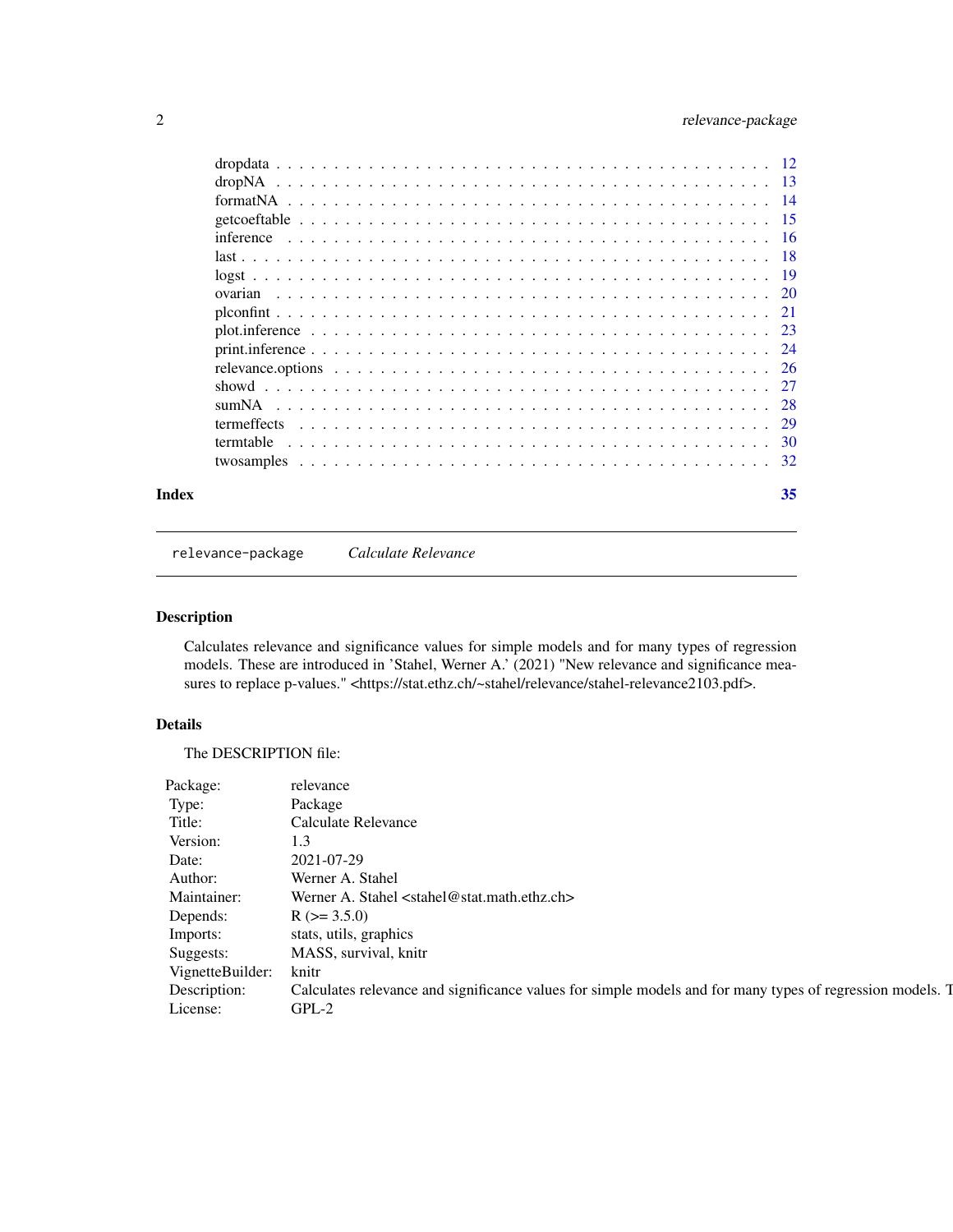Index of help topics:

| asinp             | arc sine Transformation                         |
|-------------------|-------------------------------------------------|
| confintF          | Confidence Interval for the Non-Central F and   |
|                   | Chisquare Distribution                          |
| correlation       | Correlation with Relevance and Significance     |
|                   | Measures                                        |
| d.blast           | Blasting for a tunnel                           |
| d.everest         | Data of an 'anchoring' experiment in psychology |
| d.negposChoice    | Data of an 'anchoring' experiment in psychology |
| drop1Wald         | Drop Single Terms of a Model and Calculate      |
|                   | Respective Wald Tests                           |
| dropNA            | drop or replace NA values                       |
| dropdata          | Drop Observations from a Data.frame             |
| formatNA          | Print NA values by a Desired Code               |
| getcoeftable      | Extract Components of a Fit                     |
| inference         | Calculate Confidence Intervals and Relevance    |
|                   | and Significance Values                         |
| last              | Last Elements of a Vector or of a Matrix        |
| logst             | Started Logarithmic Transformation              |
| ovarian           | ovarian                                         |
| plconfint         | Plot Confidence Intervals                       |
| plot.inference    | Plot Inference Results                          |
| print.inference   | Print Tables with Inference Measures            |
| relevance-package | Calculate Relevance                             |
| relevance.options | Options for the relevnance Package              |
| showd             | Show a Part of a Data.frame                     |
| sumNA             | Count NAs                                       |
| termeffects       | All Coefficients of a Model Fit                 |
| termtable         | Statistics for Linear Models, Including         |
|                   | Relevance Statistics                            |
| twosamples        | Relevance and Significance for One or Two       |
|                   | Samples                                         |

Further information is available in the following vignettes:

relevance-descr 'Package relevance for calculating Relevance and Significance Measures' (source, pdf)

Relevance is a measure that expresses the (scientific) relevance of an effect. The simplest case is a single sample of supposedly normally distributed observations, where interest lies in the expectation, estimated by the mean of the observations. There is a threshold for the expectation, below which an effect is judged too small to be of interest.

The estimated relevance 'Rle' is then simply the estimated effect divided by the threshold. If it is larger than 1, the effect is thus judged relevant. The two other values that characterize the relevance are the limits of the confidence interval for the true value of the relevance, called the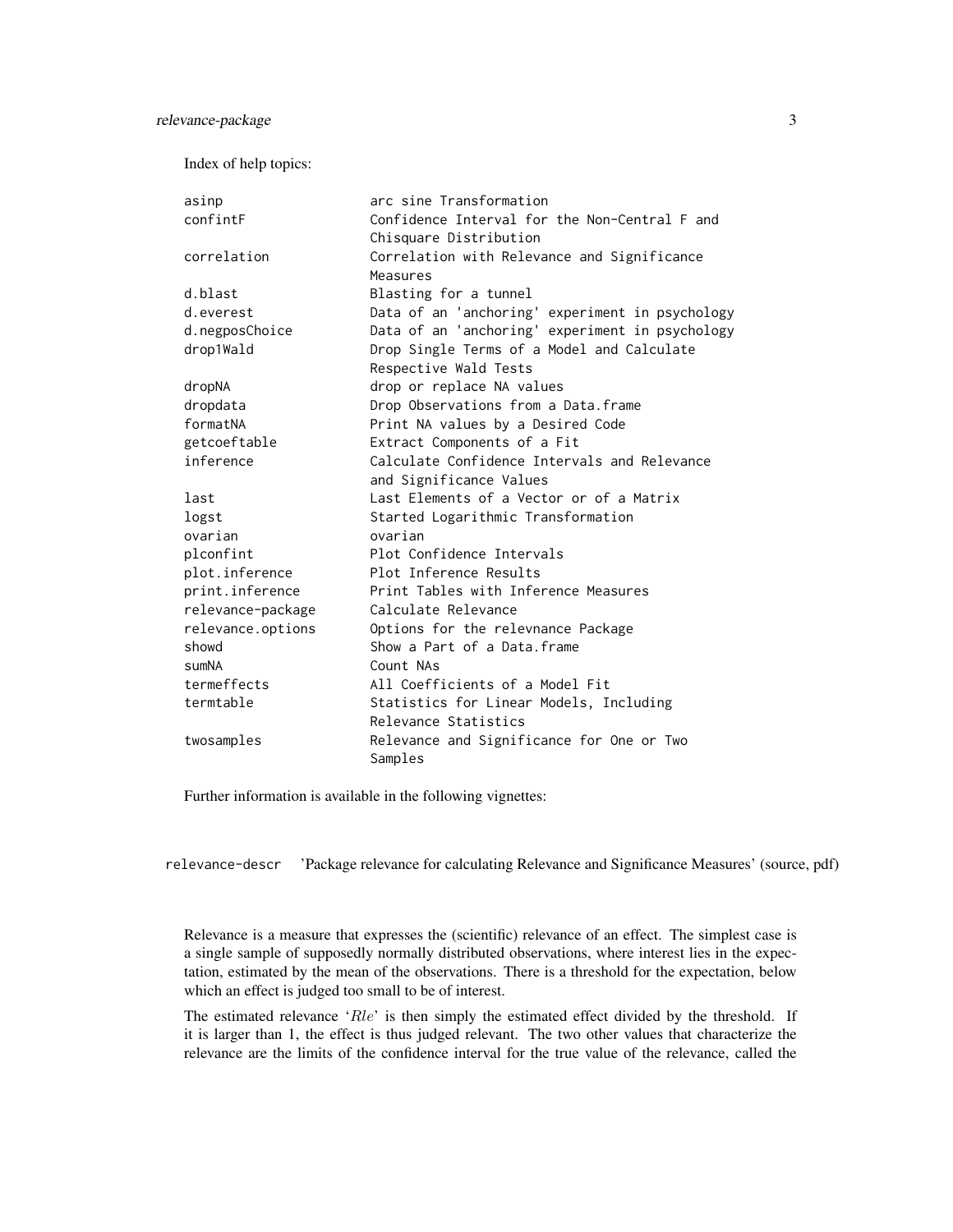secured relevance ' $Rls$ ' and the potential relevance ' $Rlp$ '.

If  $Rle > 1$ , then one might say that the effect is "significantly relevant".

Another useful measure, meant to replace the p-value, is the "significance" 'Sg0'. In the simple case, it divides the estimated effect by the critical value of the (t-) test statistic. Thus, the statistical test of the null hypothesis of zero expectation is significant if 'Sg0' is larger than one,  $Sg0 > 1$ .

These measures are also calculated for the comparison of two groups, for proportions, and most importantly for regression models. For models with linear predictors, relevances are obtained for standardized coefficients as well as for the effect of dropping terms and the effect on prediction.

The most important functions are

- twosamples(): calculate the measures for two paired or unpaired sampless or a simple mean. This function calls
- inference(): calculates the confidence interval and siginificance based on an estimate and a standard error, and adds relevance for a standardized effect.
- termtable(): deals with fits of regression models with a linear predictor. It calculates confidence intervals and significances for the coefficients of terms with a single degree of freedom. It includes the effect of dropping each term (based on the drop1 function) and the respective significance and relevance measures.
- termeffects(): calculates the relevances for the coefficients related to each term. These differ from the enties of termtable only for terms with more than one degree of freedom.

#### Author(s)

Werner A. Stahel

Maintainer: Werner A. Stahel <stahel@stat.math.ethz.ch>

# References

Stahel, Werner A. (2021). New relevance and significance measures to replace p-values. To appear in PLoS ONE

# See Also

Package regr, avaiable from <https://regdevelop.r-forge.r-project.org>

```
data(swiss)
rr < -1m(Fertility \sim ., data = swiss)
termtable(rr)
```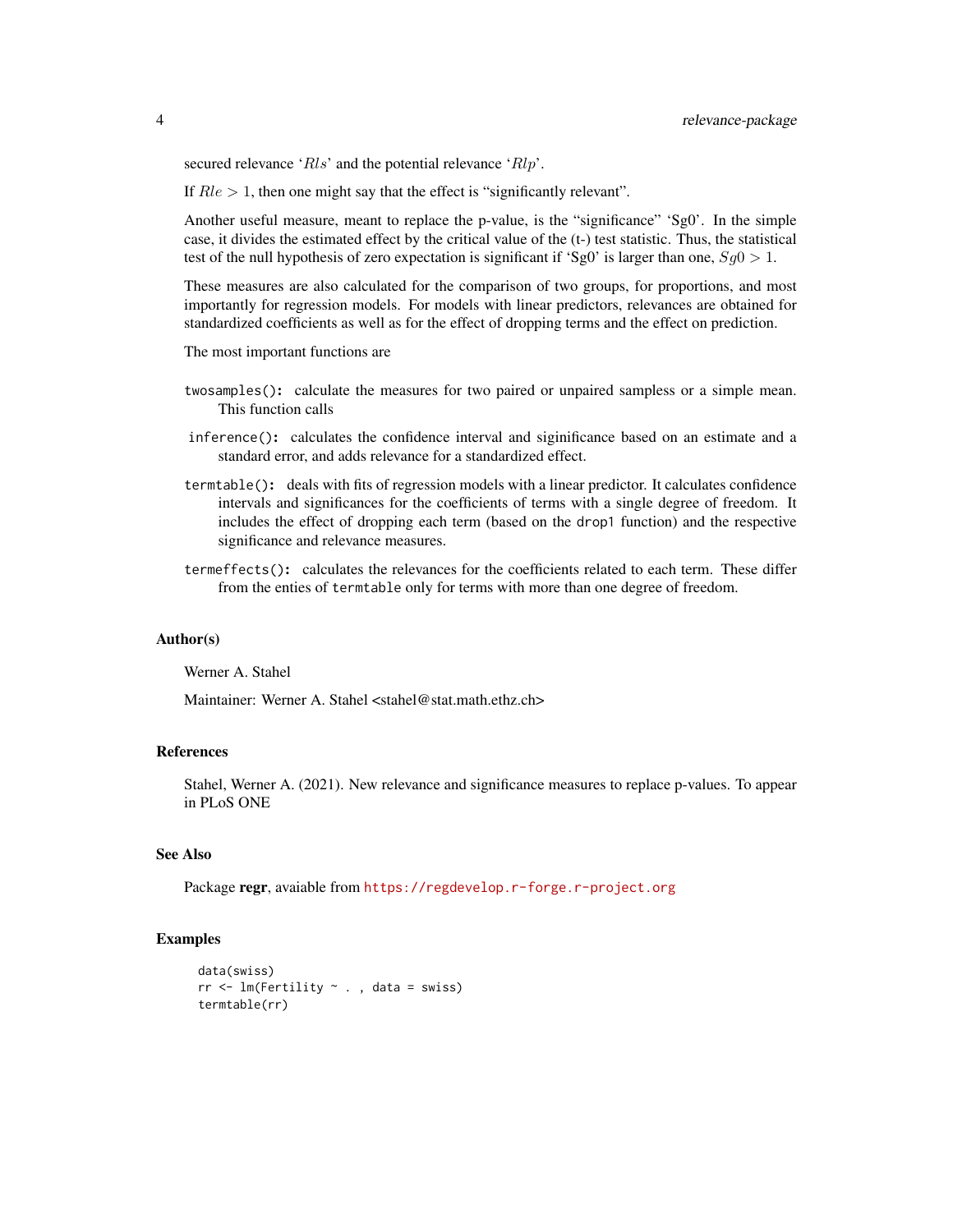<span id="page-4-0"></span>

Calculates the sqrt arc sine of x/100, rescaled to be in the unit interval. This transformation is useful for analyzing percentages or proportions of any kind.

#### Usage

asinp(x)

# Arguments

x vector of data values

# Value

vector of transformed values

#### Note

This very simple function is provided in order to simplify formulas. It has an attribute "inverse" that contains the inverse function, see example.

# Author(s)

Werner A. Stahel, ETH Zurich

# Examples

```
asinp(seq(0,100,10))
(y \leq -\operatorname{asinp}(c(1, 50, 90, 95, 99)) )attr(asinp, "inverse")(y)
```
confintF *Confidence Interval for the Non-Central F and Chisquare Distribution*

# Description

Confidence Interval for the Non-Central F and Chisquare Distribution

#### Usage

```
confintF(f, df1, df2, testlevel = 0.05)
```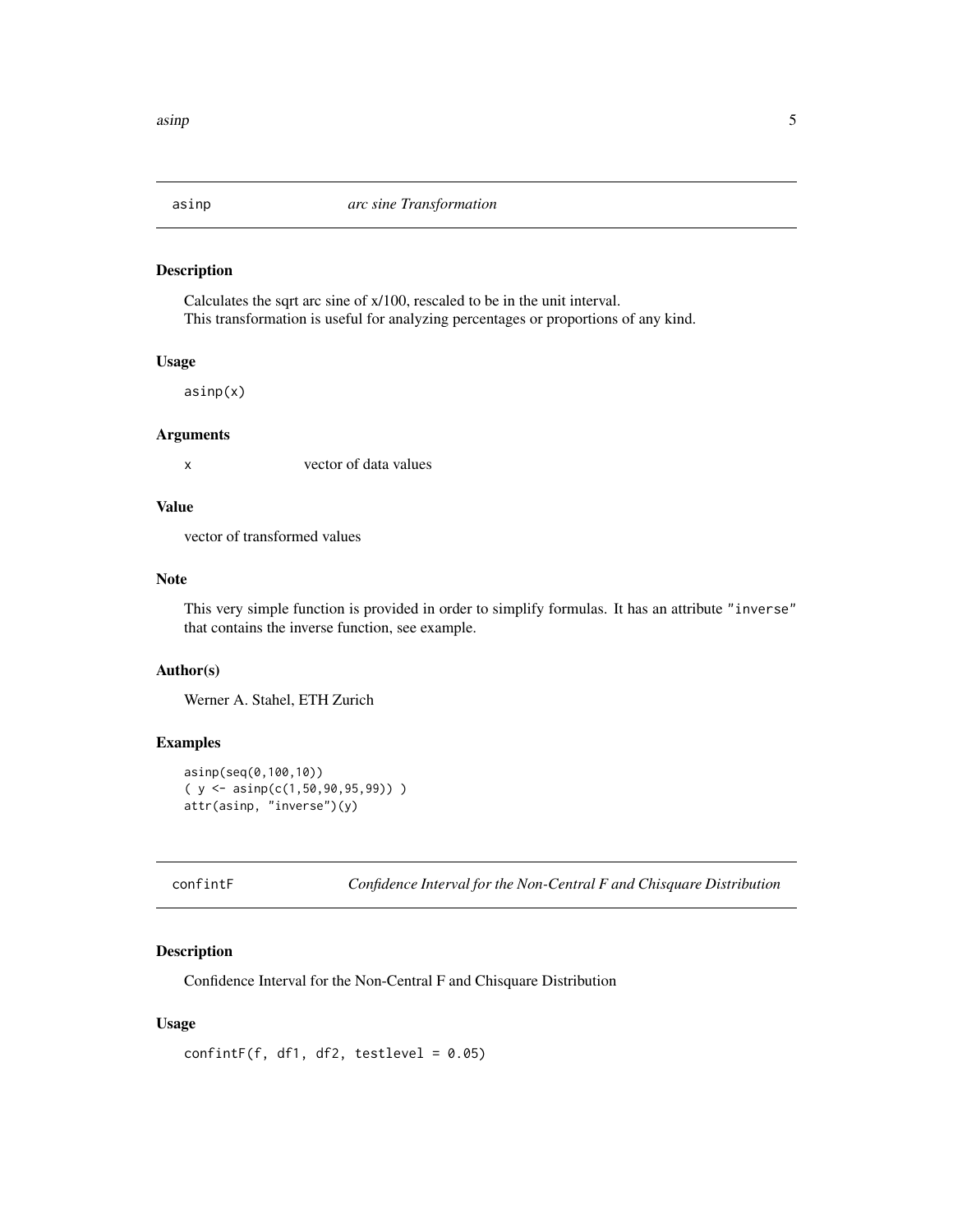#### <span id="page-5-0"></span>Arguments

| f         | observed $F$ value(s)                                                                            |
|-----------|--------------------------------------------------------------------------------------------------|
| df1       | degrees of freedom for the numerator of the F distribution                                       |
| df2       | degrees of freedom for the denominator of the F distribution                                     |
| testlevel | level of the (two-sided) test that determines the confidence interval, 1 - confi-<br>dence level |

# Details

The confidence interval is calculated by solving the two implicit equations  $q f(f, df1, df2, x) =$ testlevel/2 and ... = 1 -testlevel/2. For f>100, the usual f +-standard error interval is used as a rather crude approximation.

A confidence interval for the non-centrality of the Chisquare distribution is obtained by setting df2 to Inf (the default) and f=x2/df1 if x2 is the observed Chisquare value.

# Value

vector of lower and upper limit of the confidence interval, or, if any of the arguments has length >1, matrix containing the intervals as rows.

# Author(s)

Werner A. Stahel

# See Also

#### [qf](#page-0-0)

# Examples

```
confintF(5, 3, 200)
## [1] 2.107 31.95
confintF(1:5, 5, 20) ## lower limit is 0 for the first 3 f values
```
correlation *Correlation with Relevance and Significance Measures*

# Description

Inference for a correlation coefficient: Collect quantities, including Relevance and Significance measures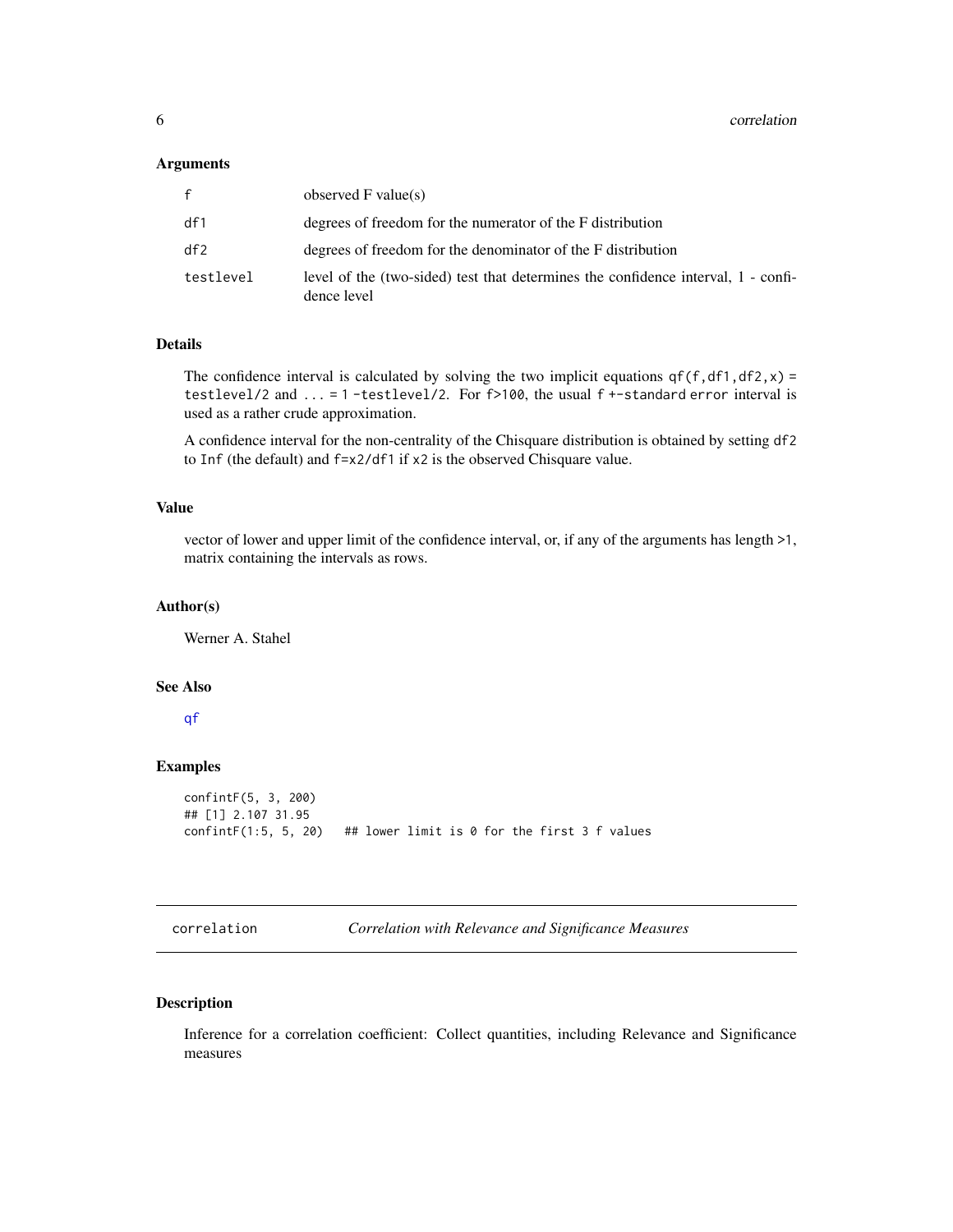#### <span id="page-6-0"></span>correlation 7

# Usage

```
correlation(x, y = NULL, method = c("pearson", "spearman"),hypothesis = 0, testlevel=getOption("testlevel"),
  rlv.threshold=getOption("rlv.threshold"), ...)
```
## Arguments

| $\mathsf{x}$  | data for the first variable, or matrix or data frame containing both variables                                                             |
|---------------|--------------------------------------------------------------------------------------------------------------------------------------------|
| y             | data for the second variable                                                                                                               |
| hypothesis    | the null effect to be tested, and anchor for the relevance                                                                                 |
| method        | type of correlation, either "pearson" for the ordinary Pearson product moment<br>correlation, or "spearman" for the nonparametric measures |
| testlevel     | level for the test, also determining the confidence level                                                                                  |
| rlv.threshold | Relevance threshold, or a vector of thresholds from which the element corr is<br>taken                                                     |
| $\ddots$      | further arguments, ignored                                                                                                                 |

# Value

an object of [class](#page-0-0) 'inference', a vector with components

effect: correlation, transformed with Fisher's z transformation ciLow, ciUp: confidence interval for the effect Rle, Rls, Rlp: relevance measures: estimated, secured, potential Sig0: significance measure for test or 0 effect Sigth: significance measure for test of effect == relevance threshold p.value: p value for test against 0 In addition, it has [attributes](#page-0-0) method: type of correlation effectname: label for the effect hypothesis: the null effect n: number(s) of observations estimate: estimated correlation conf.int: confidence interval on correlation scale statistic: test statistic data: data.frame containing the two variables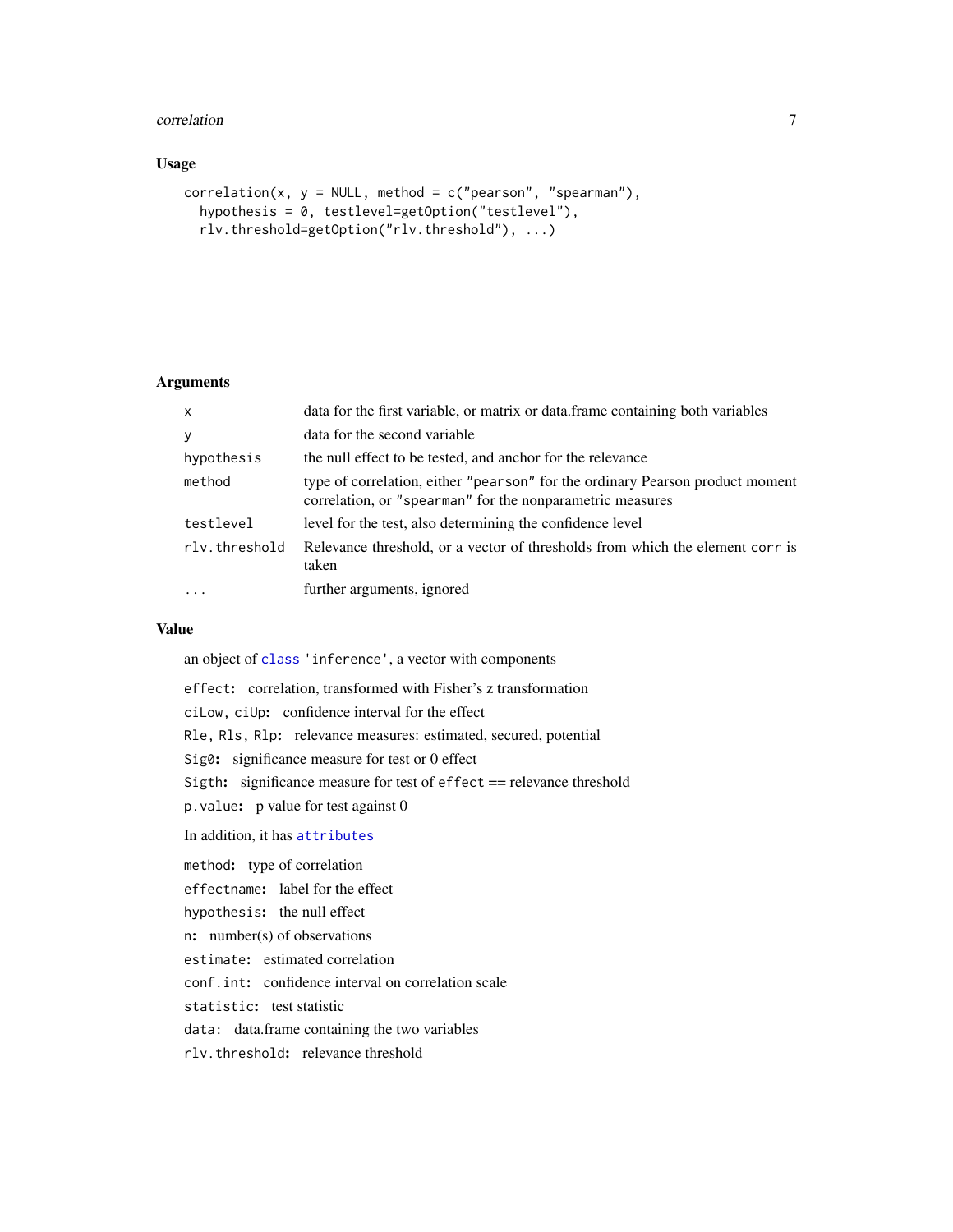#### <span id="page-7-0"></span>Author(s)

Werner A. Stahel

#### References

see those in [relevance-package](#page-1-1).

### See Also

[cor.test](#page-0-0)

# Examples

correlation(iris[1:50,1:2])

#### d.blast *Blasting for a tunnel*

# Description

Blasting causes tremor in buildings, which can lead to damages. This dataset shows the relation between tremor and distance and charge of blasting.

#### Usage

data("d.blast")

#### Format

A data frame with 388 observations on the following 7 variables.

date date in Date format location Code for location of the building, loc1 to loc8 device Number of measuring device, 1 to 4 distance Distance between blasting and location of measurement charge Charge of blast tremor Tremor energy (target variable)

#### Details

The charge of the blasting should be controled in order to avoid tremors that exceed a threshold. This dataset can be used to establish the suitable rule: For a given distance, how large can charge be in order to avoid exceedance of the threshold?

# Source

Basler and Hoffmann AG, Zurich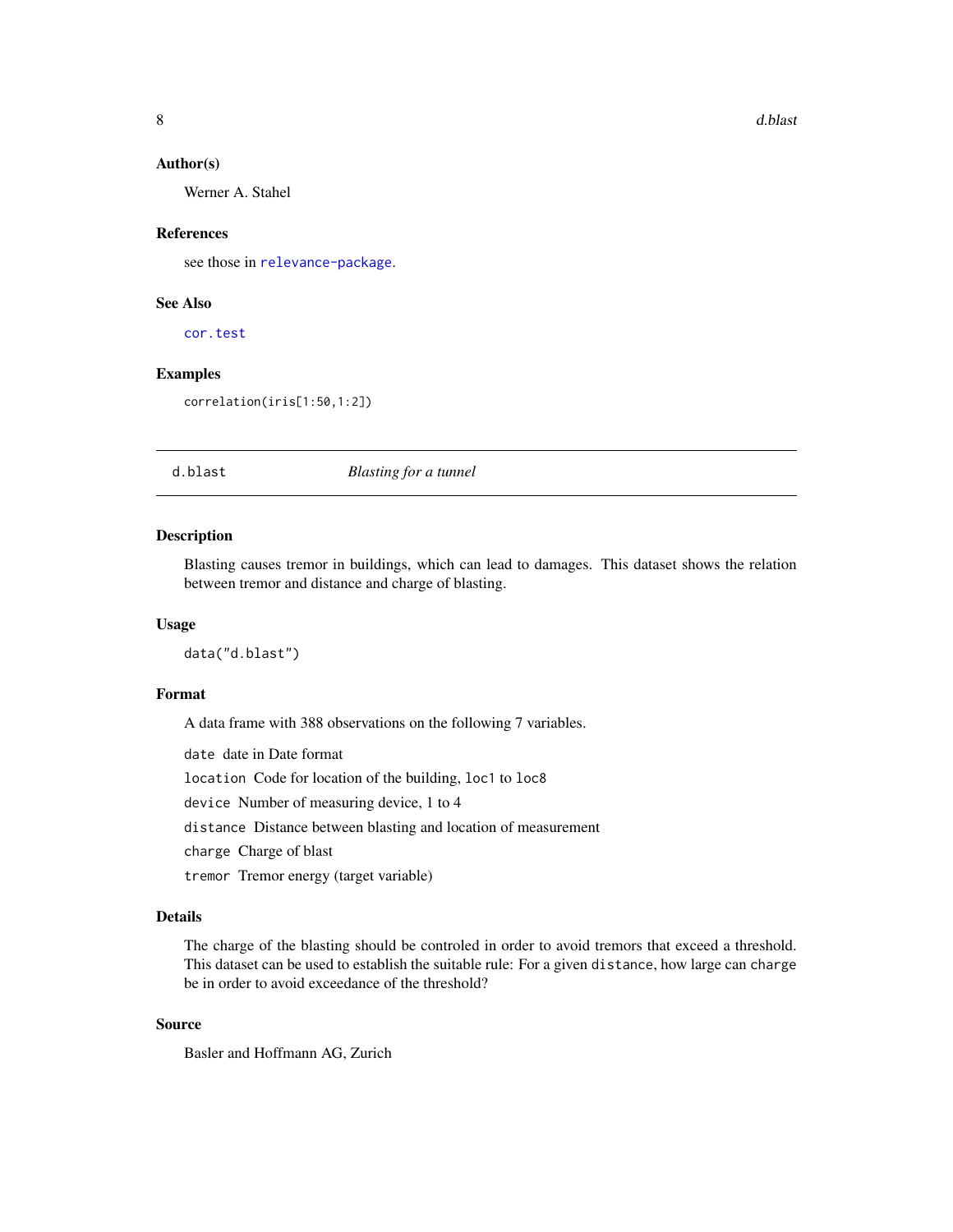#### <span id="page-8-0"></span>d.everest 99

#### Examples

```
data(d.blast)
summary(lm(log10(tremor)~location+log10(distance)+log10(charge),
           data=d.blast))
```
d.everest *Data of an 'anchoring' experiment in psychology*

#### Description

Are answers to questions influenced by providing partial information?

Students were asked to guesstimate the height of Mount Everest. One group was 'anchored' by telling them that it was more than 2000 feet, the other group was told that it was less than 45,500 feet. The hypothesis was that respondents would be influenced by their 'anchor,' such that the first group would produce smaller numbers than the second. The true height is 29,029 feet.

The data is taken from the 'many labs' replication study (see 'source'). The first 20 values from PSU university are used here.

#### Usage

data("d.everest")

#### Format

A data frame with 20 observations on the following 2 variables.

y numeric: guesstimates of the height

g factor with levels low high: anchoring group

# Source

Klein RA, Ratliff KA, Vianello M et al. (2014). Investigating variation in replicability: A "many labs" replication project. Social Psychology. 2014; 45(3):142-152. https://doi.org/10.1027/1864- 9335/a000178

#### Examples

```
data(d.everest)
```

```
(rr <- twosamples(log(y)~g, data=d.everest, var.equal=TRUE))
print(rr, show="classical")
```
pltwosamples(log(y)~g, data=d.everest)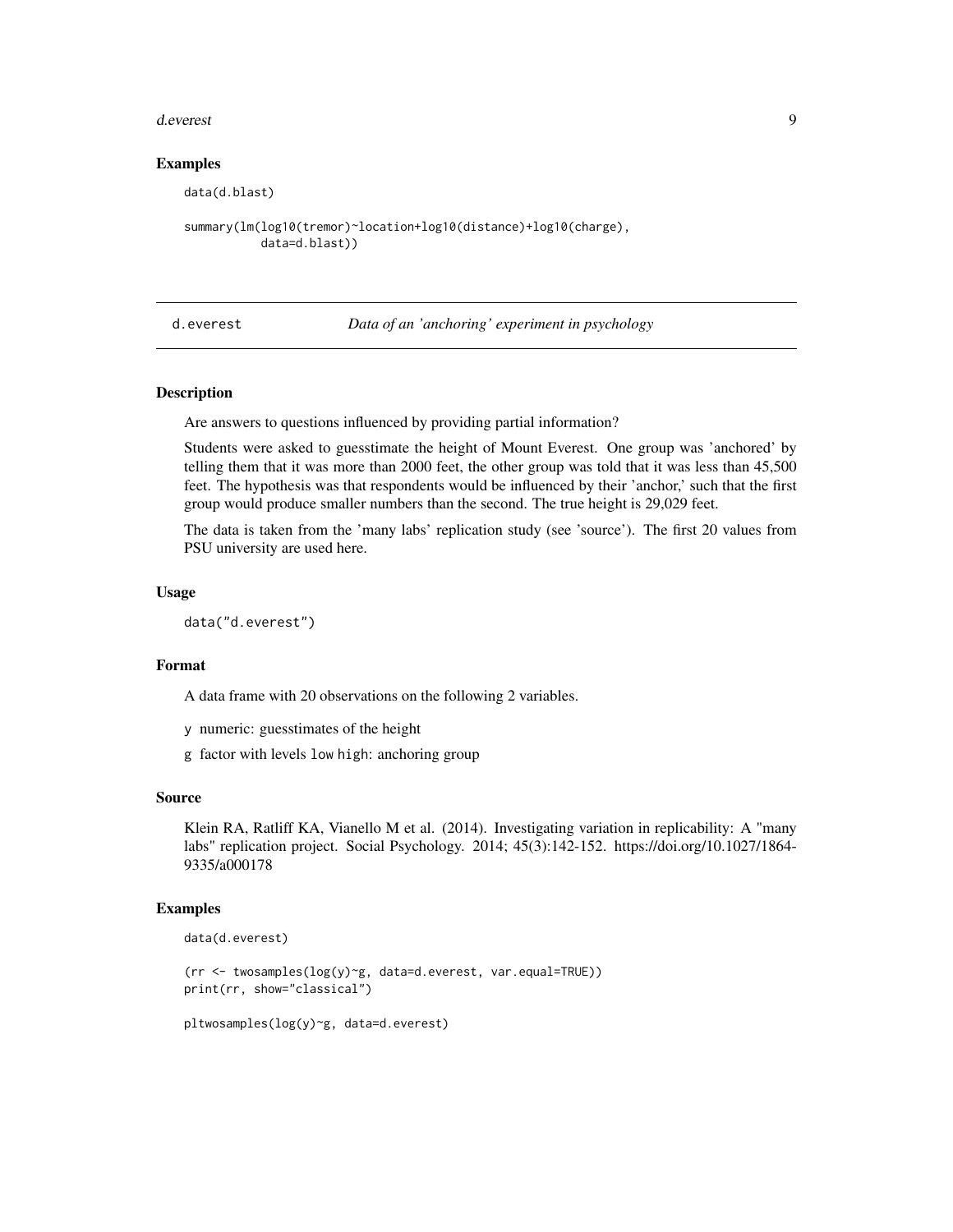Is a choice influenced by the formulation of the options?

Here is the question: Confronted with a new contagious disease, the government has a choice between action A that would save 200 out of 600 people or action B which would save all 600 with probability 1/3. This was the 'positive' description. The negative one was that either (A) 400 would die or (B) all 600 would die with probability 2/3.

The dataset encompasses the results for Penn State (US) and Tilburg (NL) universities.

# Usage

data("d.negposChoice")

#### Format

A data frame with 4 observations on the following 4 variables.

uni character: university

negpos character: formulation of the options

A number of students choosing option A

B number of students choosing option B

# Source

Klein RA, Ratliff KA, Vianello M et al. (2014). Investigating variation in replicability: A "many labs" replication project. Social Psychology. 2014; 45(3):142-152. https://doi.org/10.1027/1864- 9335/a000178

```
data(d.negposChoice)
```

```
d1 <- d.negposChoice[d.negposChoice$uni=="PSU",-1]
(r1 <- twosamples(table=d1[,-1]))
d2 <- d.negposChoice[d.negposChoice$uni=="Tilburg",-1]
r2 <- twosamples(table=d2[,-1])
```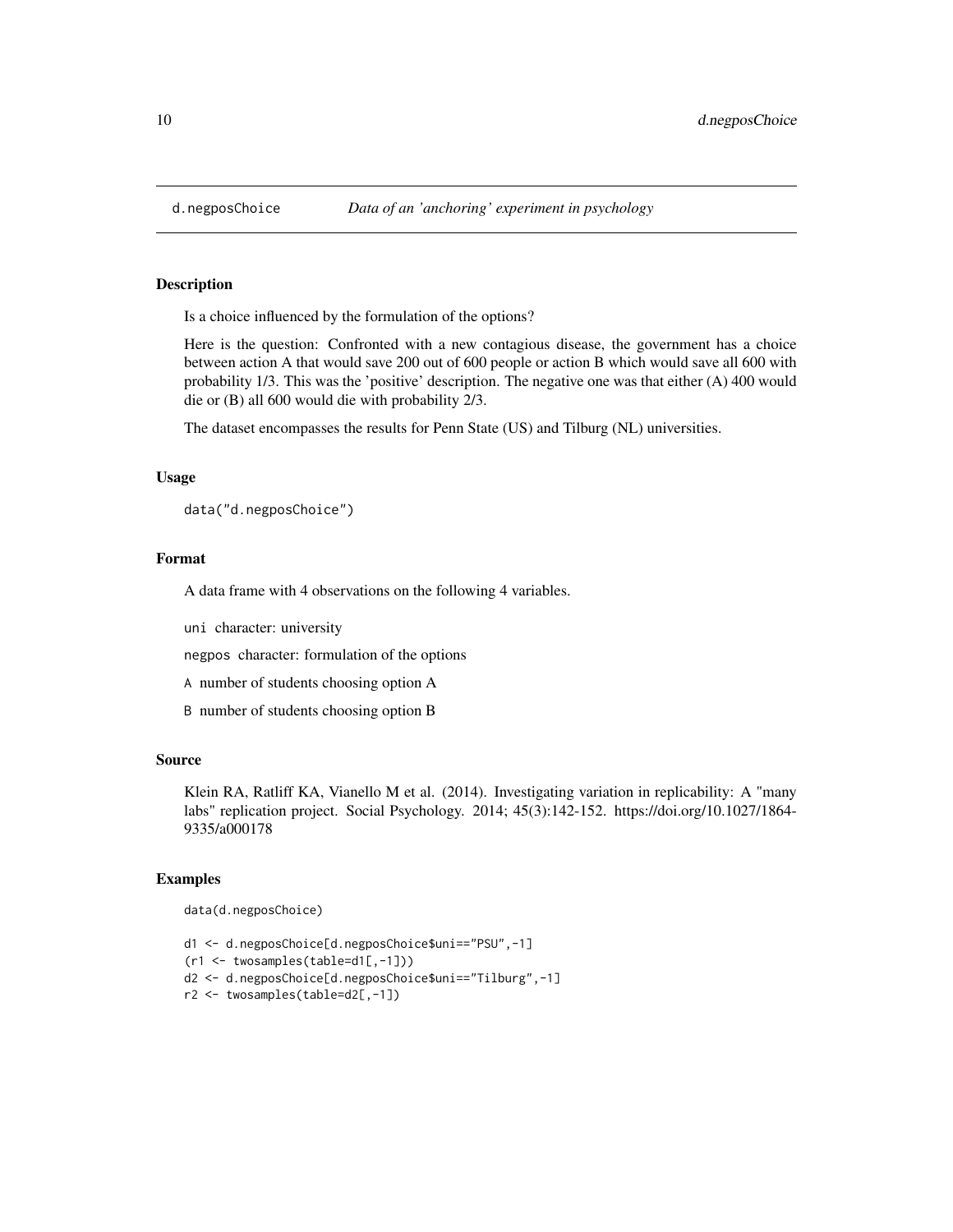<span id="page-10-0"></span>

drop1Wald calculates tests for single term deletions based on the covariance matrix of estimated coefficients instead of re-fitting a reduced model. This helps in cases where re-fitting is not feasible, inappropriate or costly.

#### Usage

```
drop1Wald(object, scope=NULL, scale = NULL, test = NULL, k = 2, ...)
```
#### Arguments

| object   | a fitted model.                                                                                          |
|----------|----------------------------------------------------------------------------------------------------------|
| scope    | a formula giving the terms to be considered for dropping. If 'NULL', 'drop.scope(object)'<br>is obtained |
| scale    | an estimate of the residual mean square to be used in computing Cp. Ignored if<br>$'0'$ or 'NULL'.       |
| test     | see drop1                                                                                                |
| k        | the penalty constant in AIC / Cp.                                                                        |
| $\cdots$ | further arguments, ignored                                                                               |

# Details

The test statistics and Cp and AIC values are calculated on the basis of the estimated coefficients and their (unscaled) covariance matrix as provided by the fit object. The function may be used for all model fitting objects that contain these two components as \$coefficients and \$cov.unscaled.

#### Value

An object of class 'anova' summarizing the differences in fit between the models.

#### Note

drop1Wald is used for models of class 'lm' or 'lmrob' for preparing a termtable.

# Author(s)

Werner A. Stahel

# See Also

[drop1](#page-0-0)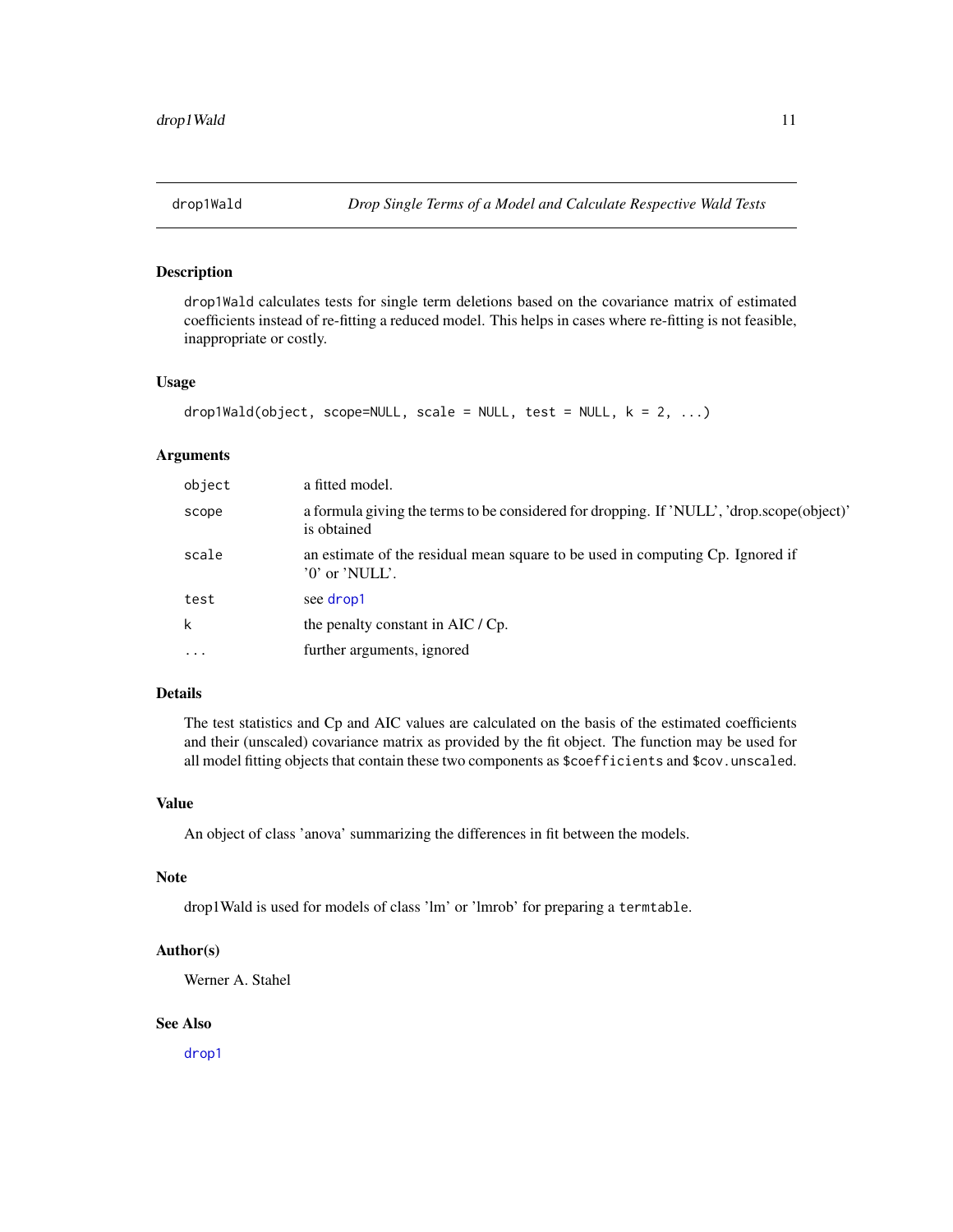# Examples

```
data(d.blast)
r.blast <- lm(log10(tremor)~location+log10(distance)+log10(charge),
              data=d.blast)
drop1(r.blast)
drop1Wald(r.blast)
## Example from example(glm)
dd \leq data.frame(treatment = gl(3,3), outcome = gl(3,1,9),
           counts = c(18,17,15,20,10,20,25,13,12))
r.glm <- glm(counts ~ outcome + treatment, data = dd, family = poisson())
drop1(r.glm, test="Chisq")
drop1Wald(r.glm)
```
dropdata *Drop Observations from a Data.frame*

#### Description

Allows for dropping observations (rows) determined by row names or factor levels from a data.frame or matrix.

# Usage

```
dropdata(data, rowid = NULL, incol = "row.names", colid = NULL)
```
#### Arguments

| data  | a data frame of matrix                                               |
|-------|----------------------------------------------------------------------|
| rowid | vector of character strings identifying the rows to be dropped       |
| incol | name or index of the column used to identify the observations (rows) |
| colid | vector of character strings identifying the columns to be dropped    |

#### Value

The data.frame or matrix without the dropped observations and/or variables. Attributes are passed on.

#### Note

Ordinary subsetting by [...,...] drops attributes.

Furthermore, the convenient way to drop rows or columns by giving negative indices to  $[\ldots, \ldots]$ cannot be used with names of rows or columns.

# Author(s)

Werner A. Stahel, ETH Zurich

<span id="page-11-0"></span>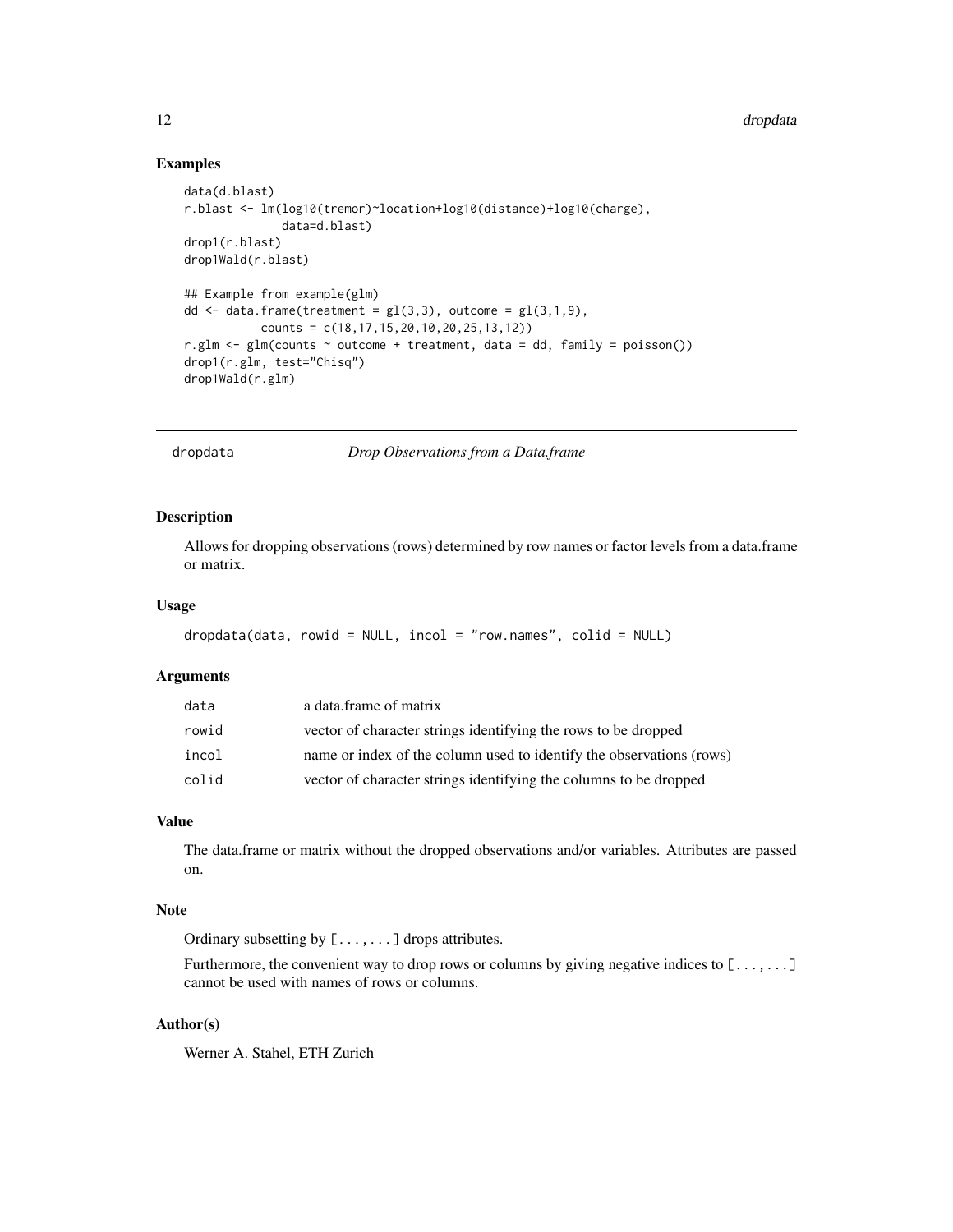#### <span id="page-12-0"></span>dropNA and the state of the state of the state of the state of the state of the state of the state of the state of the state of the state of the state of the state of the state of the state of the state of the state of the

# See Also

[subset](#page-0-0)

#### Examples

```
dd <- data.frame(rbind(a=1:3,b=4:6,c=7:9,d=10:12))
dropdata(dd,"b")
dropdata(dd, col="X3")
d1 <- dropdata(dd,"d")
d2 \le - dropdata(d1, "b")
```

```
naresid(attr(d2,"na.action"),as.matrix(d2))
```

```
dropdata(letters, 3:5)
```
dropNA *drop or replace NA values*

# Description

dropNA returns the vector 'x', without elements that are NA or NaN or, if 'inf' is TRUE, equal to Inf or -Inf. replaceNA replaces these values by values from the second argument

# Usage

 $dropNA(x, inf = TRUE)$  $replaceNA(x, na, inf = TRUE)$ 

#### Arguments

| X   | vector from which the non-real values should be dropped or replaced |
|-----|---------------------------------------------------------------------|
| na  | replacement or vector from which the replacing values are taken.    |
| inf | logical: should 'Inf' and '-Inf' be considered "non-real"?          |

# Value

For dropNA: Vector containing the 'real' values of 'x' only For replaceNA: Vector with 'non-real' values replaced by the respective elements of na.

# Note

The differences to 'na.omit(x)' are: 'Inf' and '-Inf' are also dropped, unless 'inf==FALSE'. $\setminus$  no attribute 'na.action' is appended.

# Author(s)

Werner A. Stahel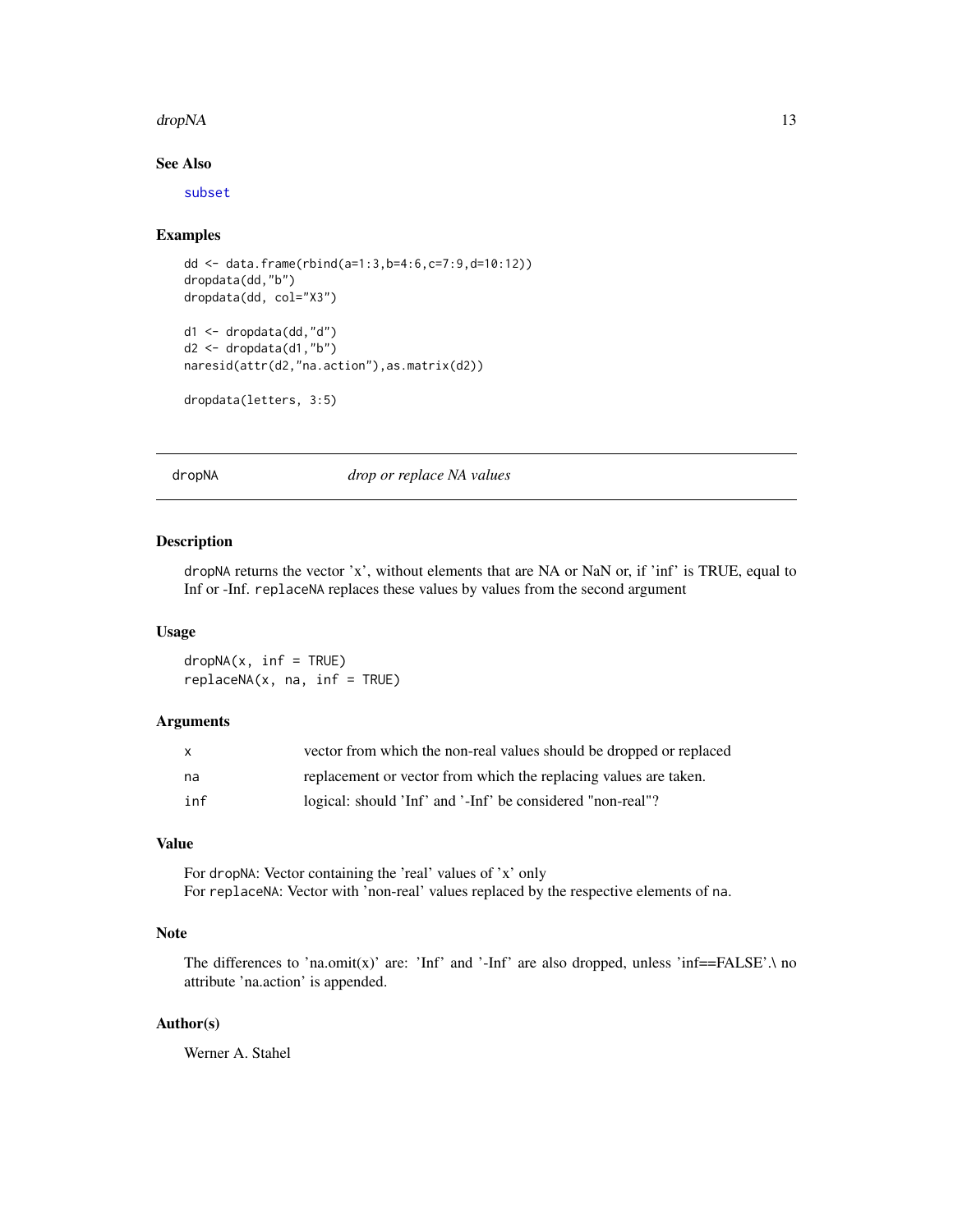# <span id="page-13-0"></span>See Also

[na.omit](#page-0-0)[,sumNA](#page-27-1)[,ifelse](#page-0-0)

# Examples

```
dd <- c(1, NA, 0/0, 4, -1/0, 6)
dropNA(dd)
na.omit(dd)
replaceNA(dd, 99)
replaceNA(dd, 100+1:6)
```
formatNA *Print NA values by a Desired Code*

# Description

Recodes the NA entries in output by a desired code like " ."

# Usage

```
formatNA(x, na.print = " .", digits = getOption("digits"), ...)
```
# Arguments

| $\mathsf{x}$ | object to be printed, usually a numeric vector or data.frame |
|--------------|--------------------------------------------------------------|
| na.print     | code to be used for NA values                                |
| digits       | number of digits for formatting numeric values               |
|              | other arguments to format                                    |

# Details

The na.encode argument of print only applies to character objects. formatNA does the same for numeric arguments.

#### Value

Should mimik the value of format

# Author(s)

Werner A. Stahel

# See Also

[format](#page-0-0)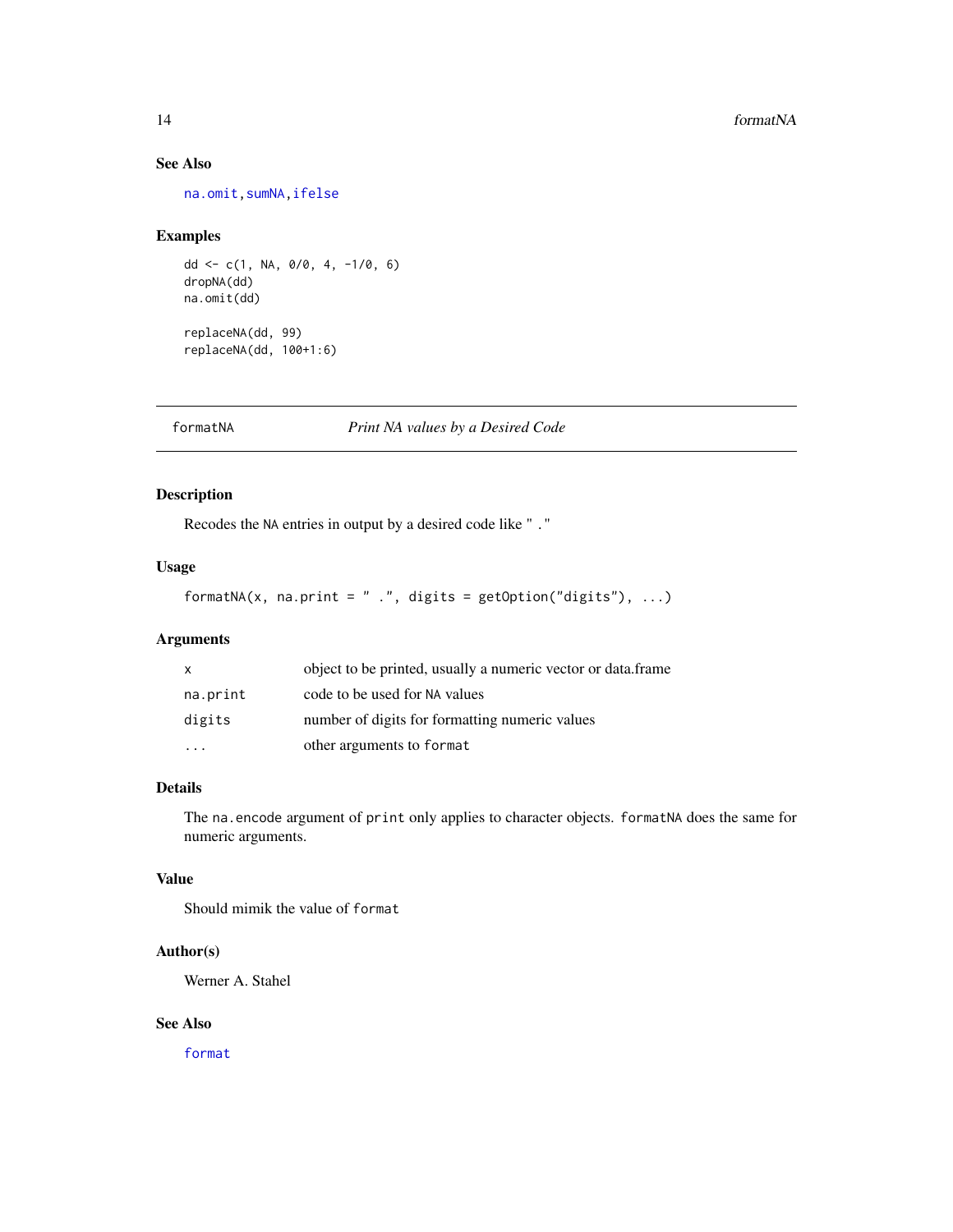# <span id="page-14-0"></span>getcoeftable 15

#### Examples

formatNA(c(1,NA,3))

```
dd <- data.frame(X=c(1,NA,3), Y=c(4,5, NA), g=factor(c("a",NA,"b")))
(rr <- formatNA(dd, na.print="???"))
str(rr)
```
<span id="page-14-1"></span>getcoeftable *Extract Components of a Fit*

# Description

Retrieve the table of coefficients and standard errors, or the scale parameter, or the factors needed for standardizing coefficients from diverse model fitting results

#### Usage

```
getcoeftable(object)
getscalepar(object)
getcoeffactor(object, standardize = TRUE)
```
#### Arguments

| object      | an R object resulting from a model fitting function                                                         |
|-------------|-------------------------------------------------------------------------------------------------------------|
| standardize | ligical: should a scaling factor for the response variable be determined (calling<br>getscalepar) and used? |

# Details

Object regrModelClasses contains the names of the classes for which the result should work. For other model classes, the function is not tested and may fail.

#### Value

For getcoeftable: Matrix containing at least the two columns containing the estimated coefficients (first column) and the standard errors (second column).

For getscalepar: scale parameter.

For getcoeffactor: vector of multiplicative factors, with attributes scale, fitclass and family or dist according to object.

# Author(s)

Werner A. Stahel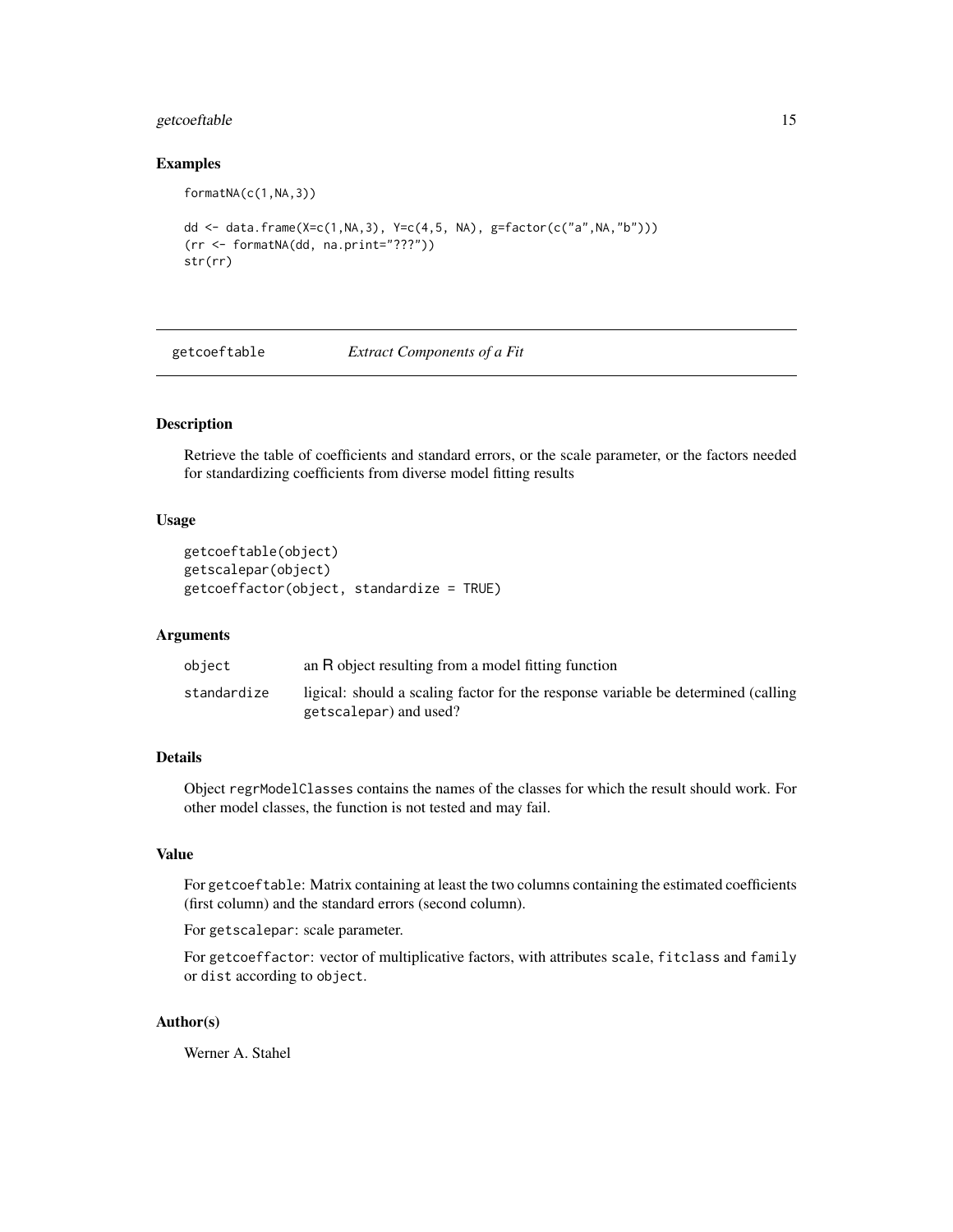# Examples

```
rr <- lm(Fertility ~ . , data = swiss)
 getcoeftable(rr) # identical to coef(summary(rr)) or also summary(rr)$coefficients
 getscalepar(rr)
if(requireNamespace("survival", quietly=TRUE)) {
 data(ovarian) ## , package="survival"
 rs <- survival::survreg(survival::Surv(futime, fustat) ~ ecog.ps + rx,
              data = ovarian, dist = "weibull")getcoeftable(rs)
 getcoeffactor(rs)
}
```
<span id="page-15-1"></span>inference *Calculate Confidence Intervals and Relevance and Significance Values*

# Description

Calculates confidence intervals and relevance and significance values given estimates, standard errors and, for relevance, additional quantities.

#### Usage

```
inference(estimate = NULL, se = NULL, n = NULL, df = NULL, stcoef=TRUE,
 rlv=TRUE, rlv.threshold=getOption("rlv.threshold"),
  testlevel = getOption("testlevel"), object=NULL, ...)
```
# Arguments

| estimate      | vector of estimates or matrix containing estimates and their standard errors. The<br>latter is needed if se is not given – |
|---------------|----------------------------------------------------------------------------------------------------------------------------|
|               | or a model fit object                                                                                                      |
| se            | vector of standard errors of the estimates                                                                                 |
| n             | number of observations                                                                                                     |
| df            | degrees of freedom of the residuals                                                                                        |
| stcoef        | standardized coefficients, suitable for If NULL, these will be calculated from<br>object.                                  |
| rlv           | logical: Should relevances be calculated?                                                                                  |
| rly.threshold | Relevance threshold(s). May be a simple number for simple inference, or a<br>vector containing the elements                |
|               | stand: threshold for (simple) standardized effects                                                                         |
|               | rel: for relative effects,                                                                                                 |
|               | coef: for standardized coefficients,                                                                                       |
|               | drop: for drop effects,                                                                                                    |
|               | pred: for prediction intervals.                                                                                            |

<span id="page-15-0"></span>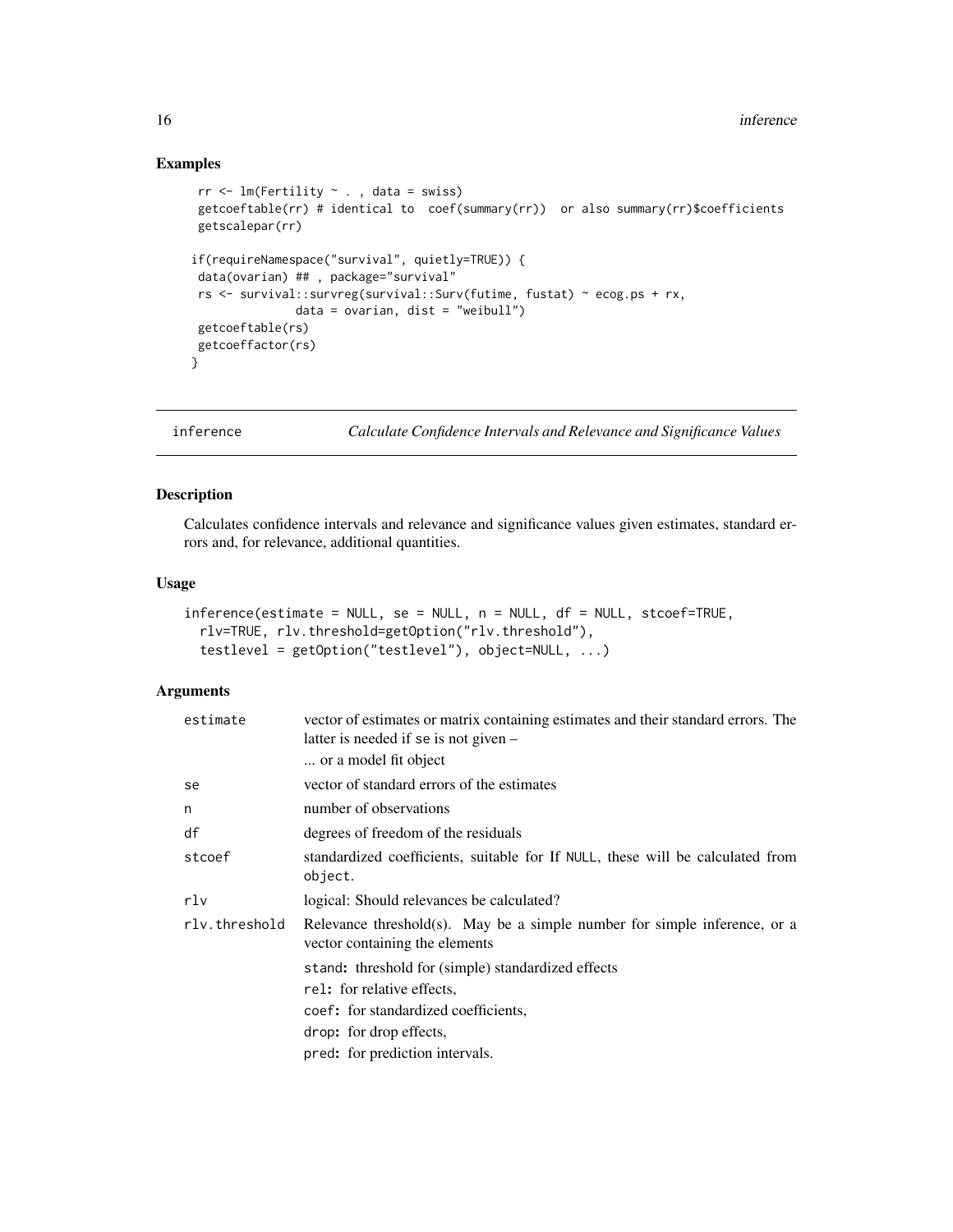#### inference 17

| testlevel | 1 - confidence level                                   |
|-----------|--------------------------------------------------------|
| object    | model fit, needed for calculating stcoef.              |
| $\cdot$   | furter arguments, passed to term table and termeffects |

# Details

The coefficients divided by standard errors are assumed to be t-distributed with df degrees of freedom. For df==Inf, this is the standard normal distribution.

# Value

A data.frame with the variables

| estimate, se | coefficients and standard errors                                                                                                          |
|--------------|-------------------------------------------------------------------------------------------------------------------------------------------|
| ciLow, ciUp  | lower and upper limit of the confidence interval                                                                                          |
| testst       | t-test statistic                                                                                                                          |
| Sig0         | significance value, i.e., test statistic divided by critical value, which in turn is the<br>1-testlevel/2-quantile of the t-distribution. |
| p.value      | p value                                                                                                                                   |
| p.symbol     | the conventional symbol corresponding to the p value                                                                                      |

# If rlv is TRUE,

| stcoef        | standardized coefficient                                                      |
|---------------|-------------------------------------------------------------------------------|
| st.Low, st.Up | confidence interval for stcoef                                                |
| Rle           | estimated relevance of coef                                                   |
| Rls           | secured relevance, lower end of confidence interval for the relevance of coef |
| R1p           | potential relevance, upper end of confidence interval                         |
| Rls.symbol    | symbols for the secured relevance                                             |

# Author(s)

Werner A. Stahel

# See Also

link{termtable},link{termeffects}

```
data(d.blast)
rr <-lm(log10(tremor)~location+log10(distance)+log10(charge), data=d.blast)
inference(rr)
```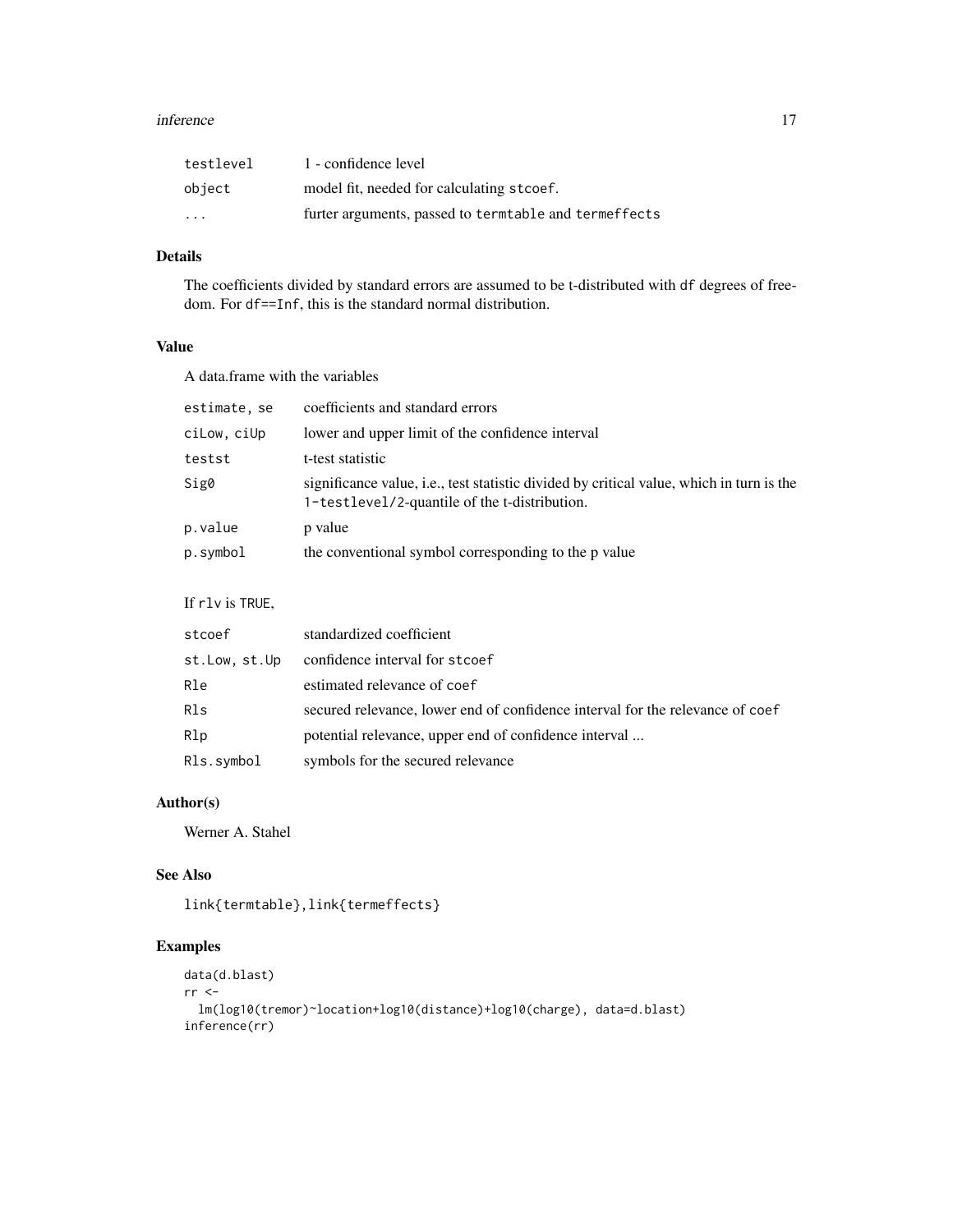<span id="page-17-0"></span>Selects or drops the last element or the last n elements of a vector or the last n rows or ncol columns of a matrix

# Usage

last(data, n = NULL, ncol=NULL, drop=is.matrix(data))

# Arguments

| data | vector or matrix or data. frame from which to select or drop                                                                                                                                   |
|------|------------------------------------------------------------------------------------------------------------------------------------------------------------------------------------------------|
| n    | if $>0$ , last selects the last n elements (rows) form the result.<br>if $\lt 0$ , the last abs (n) elements (rows) are dropped, and the first length (data) - abs (n)<br>ones from the result |
| ncol | if data is a matrix or data.frame, the last nool columns are selected (if nool is<br>positive) or dropped (if negative).                                                                       |
| drop | if only one row or column of a matrix (or one column of a data.frame) is selected<br>or left over, should the result be a vector or a row or column matrix (or one<br>variable data.frame)     |

# Value

The selected elements of the vector or matrix or data.frame

# Note

This is a very simple function. It is defined mainly for selecting from the results of other functions without storing them.

# Author(s)

Werner Stahel

```
x <- runif(rpois(1,10))
 last(sort(x), 3)
 last(sort(x), -5)##
 df <- data.frame(X=c(2,5,3,8), F=LETTERS[1:4], G=c(TRUE,FALSE,FALSE,TRUE))
 last(df,3,-2)
```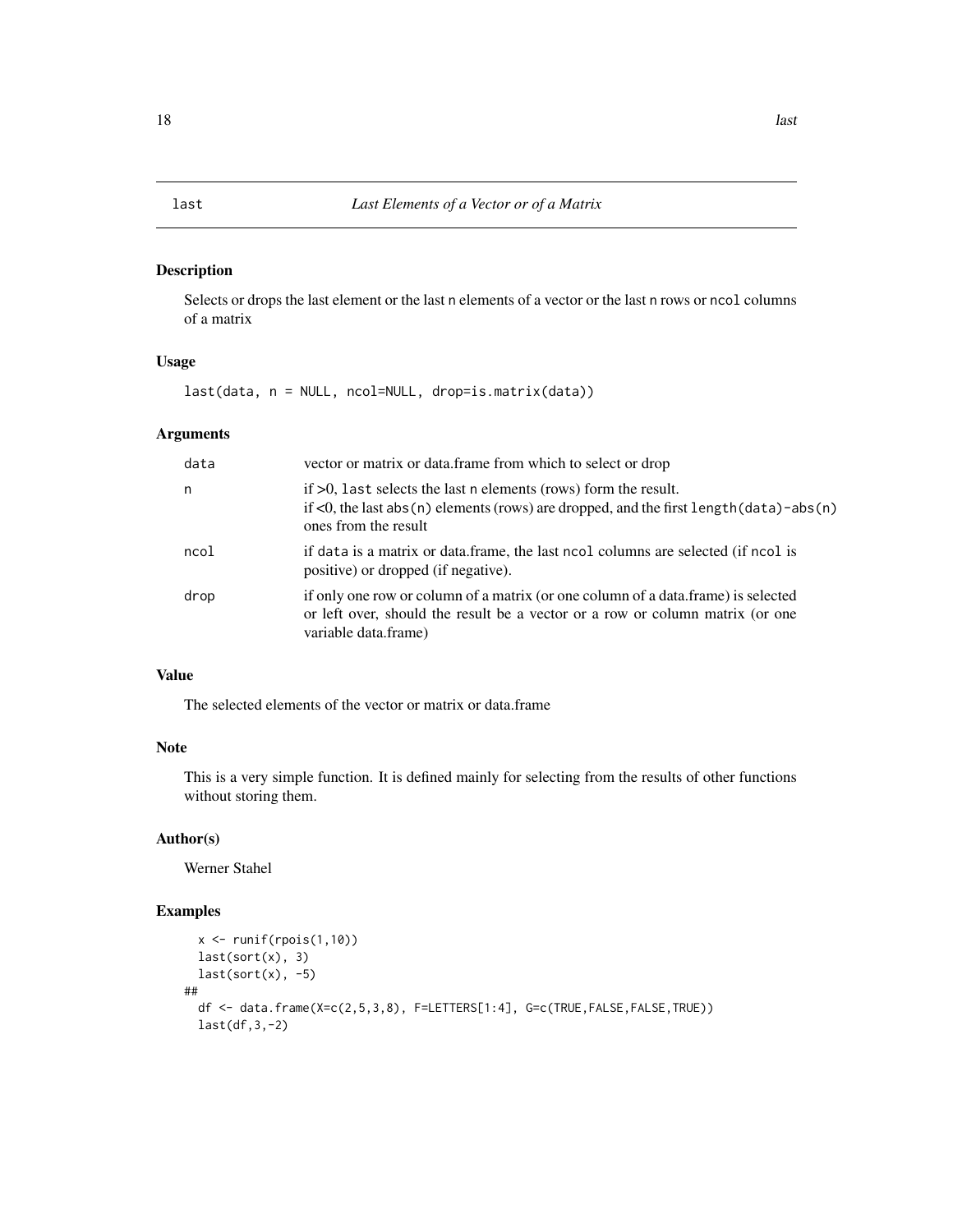<span id="page-18-0"></span>

Transforms the data by a log10 transformation, modifying small and zero observations such that the transformation yields finite values.

#### Usage

logst(data, calib=data, threshold=NULL, mult = 1)

# Arguments

| data      | a vector or matrix of data, which is to be transformed                                                            |
|-----------|-------------------------------------------------------------------------------------------------------------------|
| calib     | a vector or matrix of data used to calibrate the transformation(s), i.e., to deter-<br>mine the constant c needed |
| threshold | constant c that determines the transformation, possibly a vector with a value for<br>each variable.               |
| mult      | a tuning constant affecting the transformation of small values, see Details                                       |

#### Details

Small values are determined by the threshold c. If not given by the argument threshold, then it is determined by the quartiles  $q_1$  and  $q_3$  of the non-zero data as those smaller than  $c = q_1/(q_3/q_1)^{mult}$ . The rationale is that for lognormal data, this constant identifies 2 percent of the data as small. Beyond this limit, the transformation continues linear with the derivative of the log curve at this point. See code for the formula.

The function chooses log10 rather than natural logs because they can be backtransformed relatively easily in the mind.

#### Value

the transformed data. The value c needed for the transformation is returned as attr(.,"threshold").

## Note

The names of the function alludes to Tudey's idea of "started logs".

#### Author(s)

Werner A. Stahel, ETH Zurich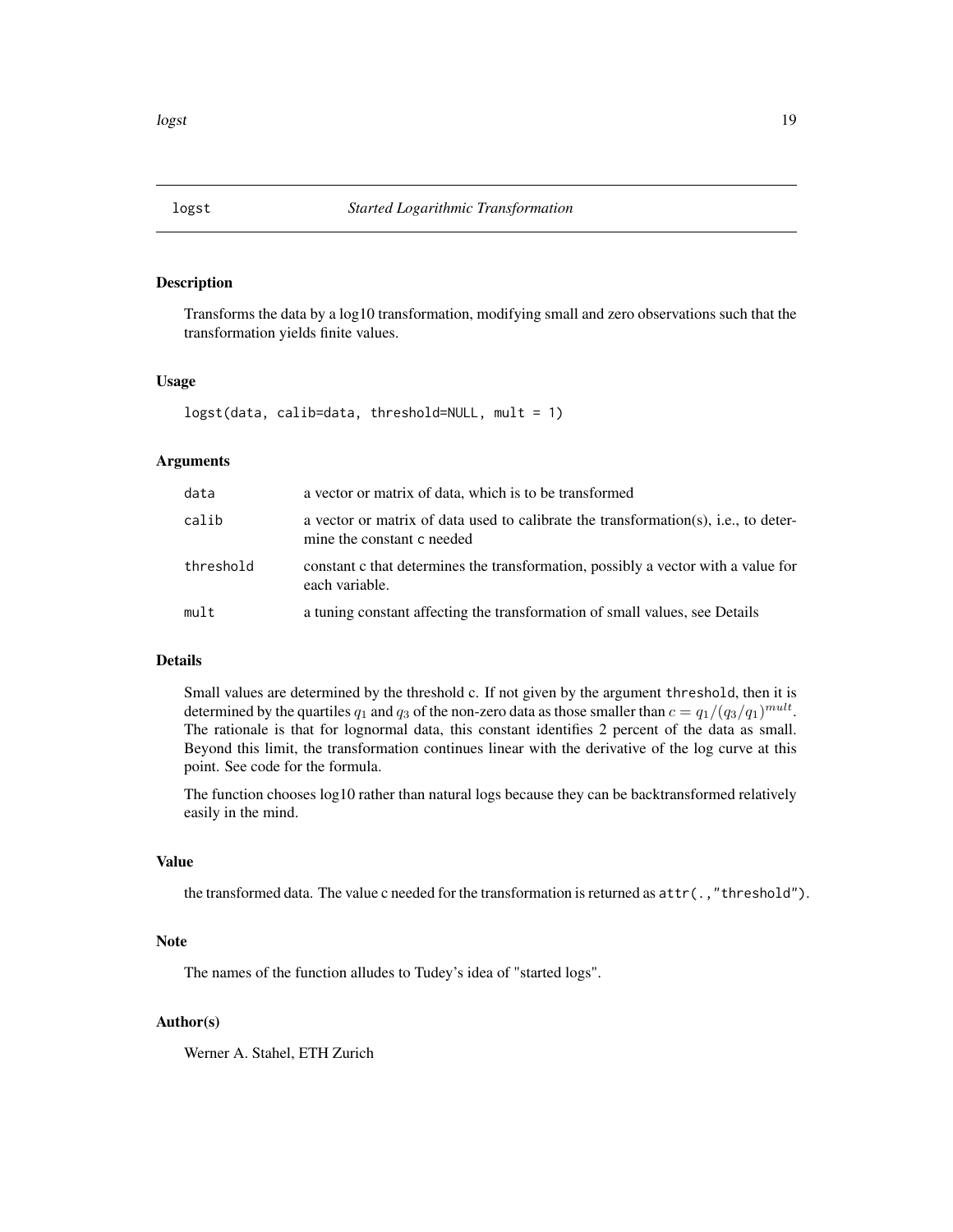#### 20 ovarian and the contract of the contract of the contract of the contract of the contract of the contract of the contract of the contract of the contract of the contract of the contract of the contract of the contract of

# Examples

```
dd <- c(seq(0,1,0.1),5*10^rnorm(100,0,0.2))
dd <- sort(dd)
r.dl <- logst(dd)
plot(dd, r.dl, type="l")
abline(v=attr(r.dl,"threshold"),lty=2)
```
ovarian *ovarian*

# Description

copy of ovarian from package 'survival'. Will disappear

# Usage

data("ovarian")

# Format

A data frame with 26 observations on the following 6 variables.

futime a numeric vector

fustat a numeric vector

age a numeric vector

resid.ds a numeric vector

rx a numeric vector

ecog.ps a numeric vector

# Details

This copy is here since the package was rejected because the checking procedure did not find it in the package

# Examples

data(ovarian) summary(ovarian)

<span id="page-19-0"></span>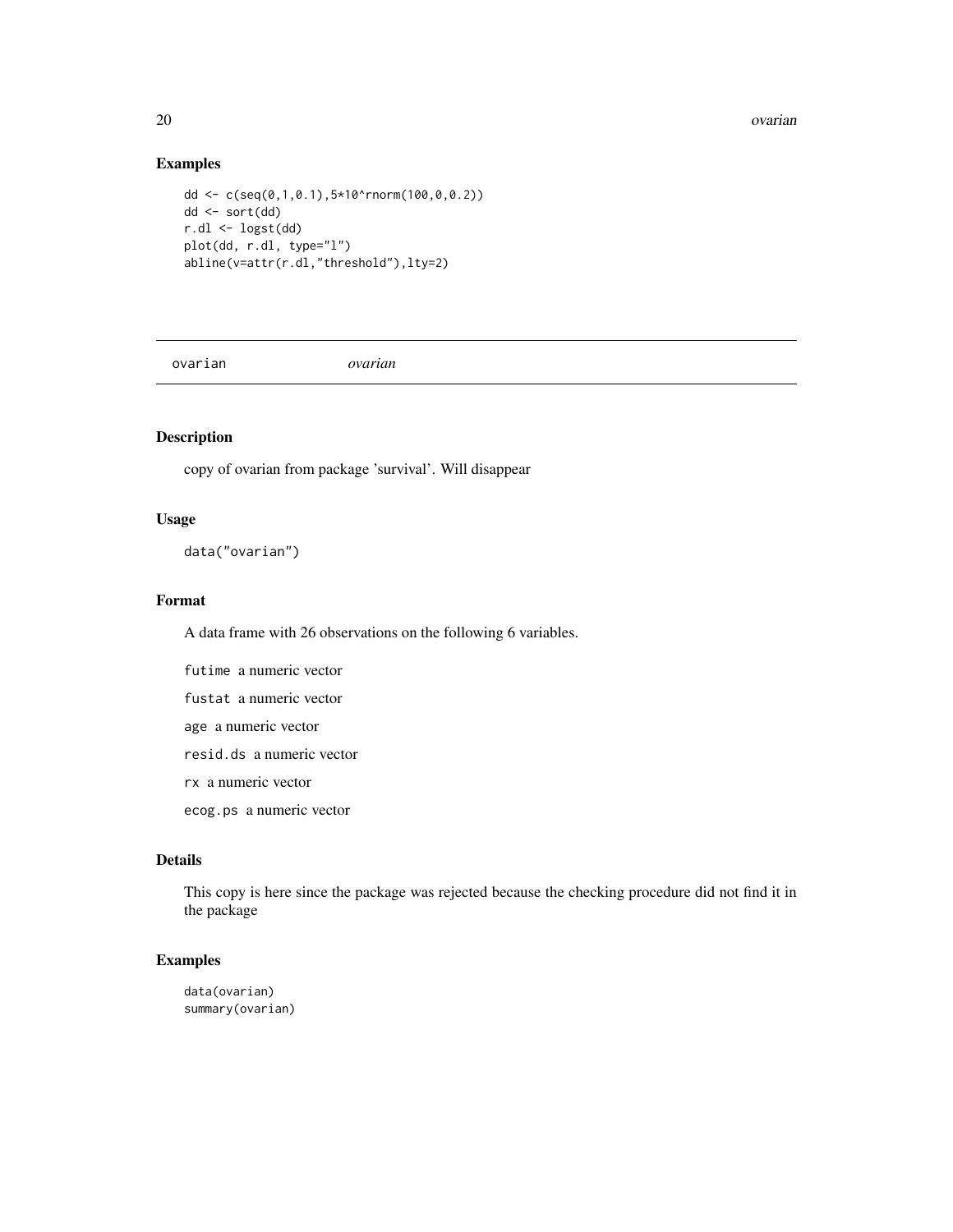<span id="page-20-1"></span><span id="page-20-0"></span>

Plot confidence or relevance interval(s)

#### Usage

```
plconfint(x, pos = NULL, xlim = NULL, add = FALSE, bty = "L", col = 1,
 plpars=list(lwd=c(2,3,1,2,2), markheight=c(1,0.7,0.85), extend=NA,
    reflinecol="gray70"),
 xlab="", ...)pltwosamples(x, ...)
## Default S3 method:
pltwosamples(x, y, overlap = TRUE, ...)
## S3 method for class 'formula'
pltwosamples(formula, data=NULL, ...)
```
# Arguments

| X             | For plconfint: A vector of length $>=$ 3 or a matrix with this number of columns,<br>containing                                                                                                |
|---------------|------------------------------------------------------------------------------------------------------------------------------------------------------------------------------------------------|
|               | • $\lceil$ , 1] the estimate                                                                                                                                                                   |
|               | • $[2:3]$ the interval end points                                                                                                                                                              |
|               | • [,4:5] (or another number of additional columns) if desired, values for addi-<br>tional ticks on the intervals, typically indicating the end points of a short-<br>ened interal, see Details |
|               | For pltwosamples: A formula or the data for the first sample $-$ or a list or matrix<br>or data.frame with two components/columns corresponding to the two samples                             |
| У             | data for the second sample                                                                                                                                                                     |
| pos           | positions of the bars in vertical direction                                                                                                                                                    |
| xlim          | limits for the horizontal axis. NAs will be replaced by the respective element of<br>the range of the x values.                                                                                |
| add           | logical: should the plotted elements be added to an existing plot?                                                                                                                             |
| bty           | type of 'box' around the plot, see par                                                                                                                                                         |
| col           | color to be used for the confidence intervals, usually a vector of colors if used.                                                                                                             |
| plpars        | graphical options, see Details                                                                                                                                                                 |
| xlab          | label for horizontal axis                                                                                                                                                                      |
| overlap       | logical: should shortened intervals be shown to show significance of differ-<br>ences? see Details                                                                                             |
| formula, data | formula and data for the formula method                                                                                                                                                        |
| $\cdots$      | further arguments to the call of plconfint                                                                                                                                                     |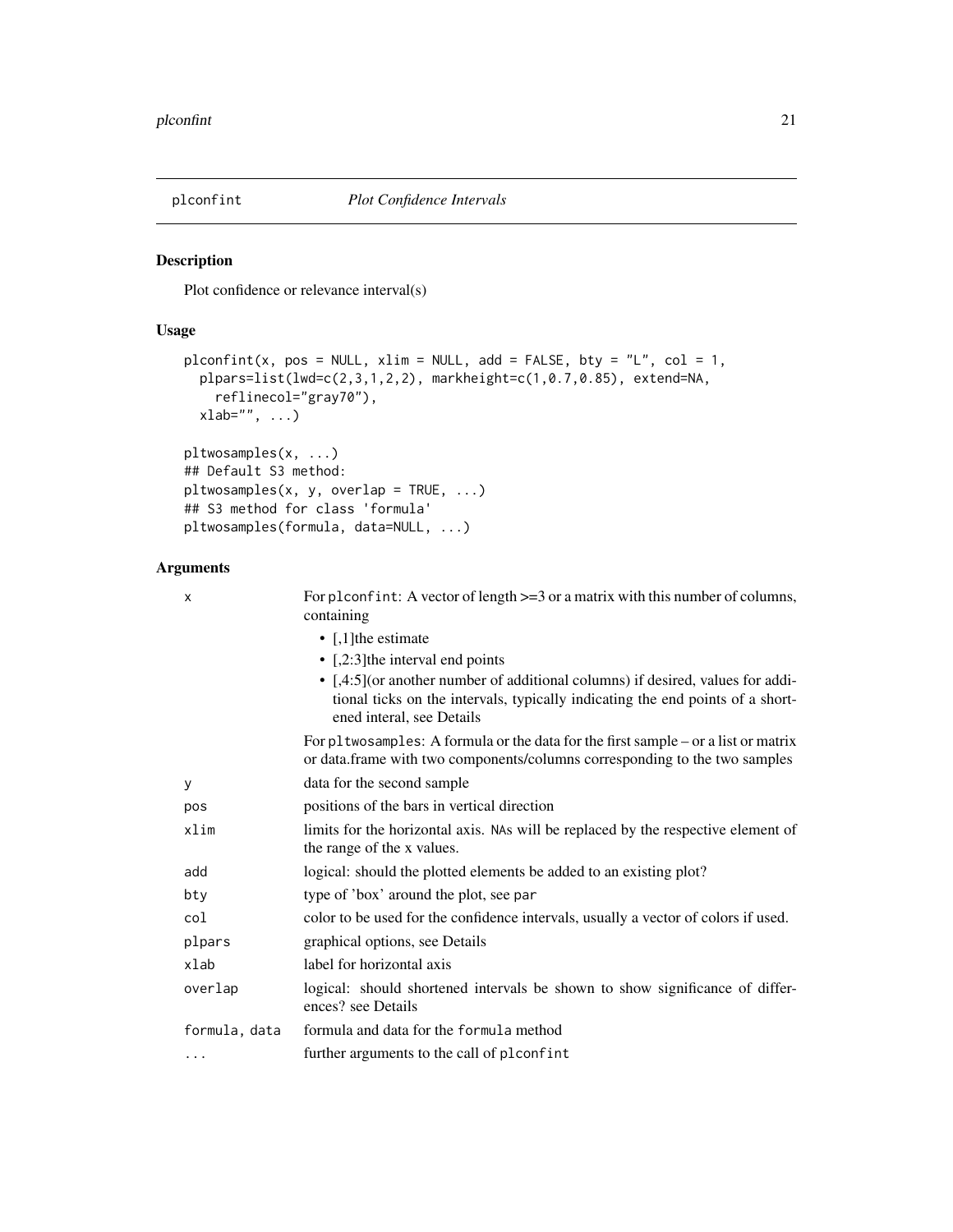# <span id="page-21-0"></span>Details

Columns 4 and 5 of x are typically used to indicate an "overlap interval", which allows for a graphical assessment of the significance of the test for zero difference(s), akin the "notches" in the box plots: The difference between a pair of groups is siginificant if their overlap intervals do not overlap. For equal standard errors of the groups, the standard error of the difference between two of them is larger by the factor sqrt(2). Therefore, the intervals should be shortened by this factor, or multiplied by 1/sqrt(2), which is the default for overlapfactor. If only two groups are to be shown, the factor is adjusted to unequal standard errors, and accurate quantiles of a t distribution are used.

The graphical options are:

- lwdline widths for: [1] the interval, [2] middle mark, [3] end marks, [4] overlap interval marks, [5] vertical line marking the relevance threshold
- markheightdetermines the length of the middle mark, the end marks and the marks for the overlap interval as a multiplier of the default length
- extendextension of the vertical axis beyond the range
- reflinecolcolor to be used for the vertical lines at relevances 0 and 1

#### Value

none

#### Author(s)

Werner A. Stahel

#### See Also

[plot.inference](#page-22-1)

```
## --- regression
data(swiss)
rr <- lm(Fertility \sim ., data = swiss)
rt <- termtable(rr)
plot(rt)
## --- termeffects
data(d.blast)
rlm <- lm(log10(tremor)~location+log10(distance)+log10(charge), data=d.blast)
rte <- termeffects(rlm)
plot(rte, single=TRUE)
```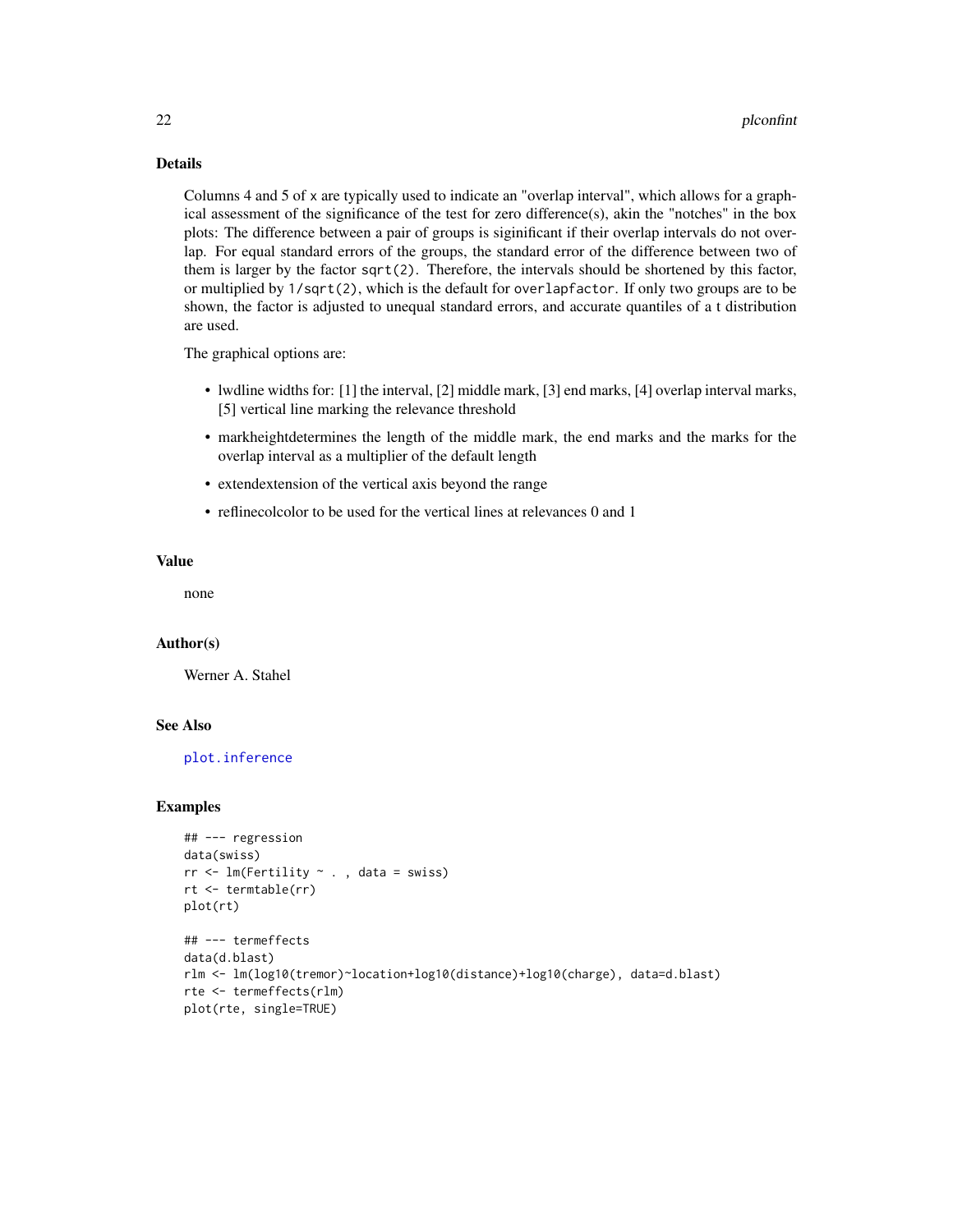<span id="page-22-1"></span><span id="page-22-0"></span>plot.inference *Plot Inference Results*

#### **Description**

Plot confidence or relevance interval(s) for one or several items

# Usage

```
## S3 method for class 'inference'
plot(x, pos = NULL, overlap = FALSE,reflines = c(0,1,-1), xlab = "relevance", ...)
## S3 method for class 'termeffects'
plot(x, pos = NULL, single=FALSE,
  overlap = TRUE, termeffects.gap = 0.2, ...)
```
# Arguments

| $\mathsf{x}$    | a vector or matrix of class inference.                                                             |  |
|-----------------|----------------------------------------------------------------------------------------------------|--|
| pos             | positions of the bars in vertical direction                                                        |  |
| overlap         | logical: should shortened intervals be shown to show significance of differ-<br>ences? see Details |  |
| reflines        | values for vertical reference lines                                                                |  |
| xlab            | label for horizontal axis                                                                          |  |
| single          | logical: should terms with a single degree of freedom be plotted?                                  |  |
| termeffects.gap |                                                                                                    |  |
|                 | gap between blocks corresponding to terms                                                          |  |
| $\cdot$         | further arguments to the call of plot. inference (forplot. termeffects) and<br>plot                |  |

# Details

The overlap interval allows for a graphical assessment of the significance of the test for zero difference(s), akin the notches in the box plots: The difference between a pair of groups is siginificant if their overlap intervals do not overlap. For equal standard errors of the groups, the standard error of the difference between two of them is larger by the factor sqrt(2). Therefore, the intervals should be shortened by this factor, or multiplied by 1/sqrt(2), which is the default for overlapfactor. If only two groups are to be shown, the factor is adjusted to unequal standard errors.

The graphical options are:

- lwdline widths for: [1] the interval, [2] middle mark, [3] end marks, [4] overlap interval marks, [5] vertical line marking the relevance threshold
- markheightdetermines the length of the middle mark, the end marks and the marks for the overlap interval as a multiplier of the default length
- extendextension of the vertical axis beyond the range
- framecolcolor to be used for the framing lines: axis and vertical lines at relevances 0 and 1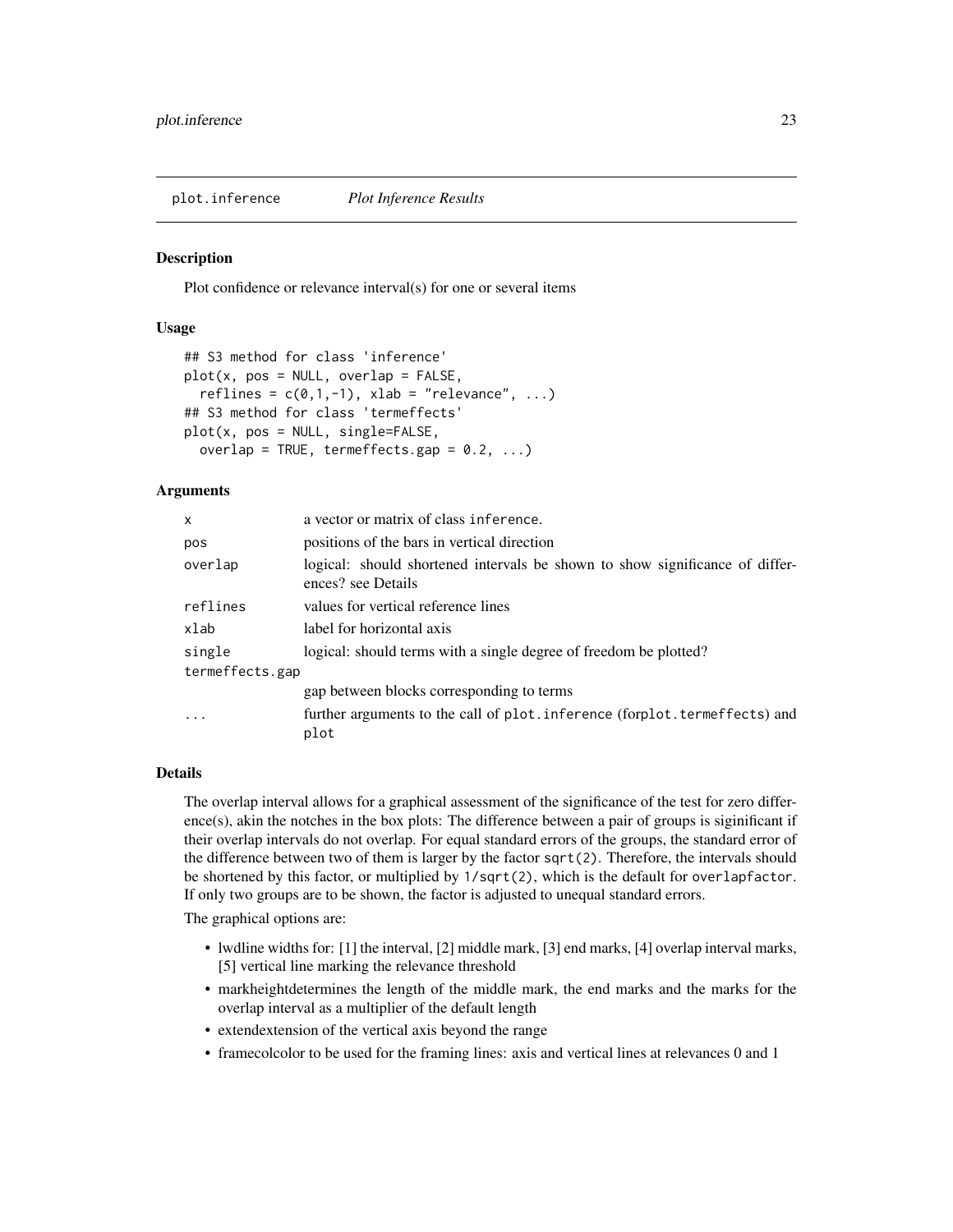#### Value

none

# Note

plot.inference displays termtable objects, too, since they inherit from class inference.

## Author(s)

Werner A. Stahel

# See Also

[plconfint](#page-20-1)

#### Examples

```
## --- regression
data(swiss)
rr <- lm(Fertility ~ . , data = swiss)
rt <- termtable(rr)
plot(rt)
## --- termeffects
data(d.blast)
rlm <- lm(log10(tremor)~location+log10(distance)+log10(charge), data=d.blast)
rte <- termeffects(rlm)
plot(rte, single=TRUE)
```
<span id="page-23-1"></span>print.inference *Print Tables with Inference Measures*

# Description

Print methods for objects of class "inference", "termtable", "termeffects", or "printInference".

#### Usage

```
## S3 method for class 'inference'
print(x, show = getOption("show.inference"), print=TRUE,
  digits = getOption("digits.reduced"), transpose.ok = TRUE,
  legend = NULL, na.print = getOption("na.print"), ...)## S3 method for class 'termtable'
print(x, show = getOption("show.inference"), ...)## S3 method for class 'termeffects'
print(x, show = getOption("show.inference"),
```
<span id="page-23-0"></span>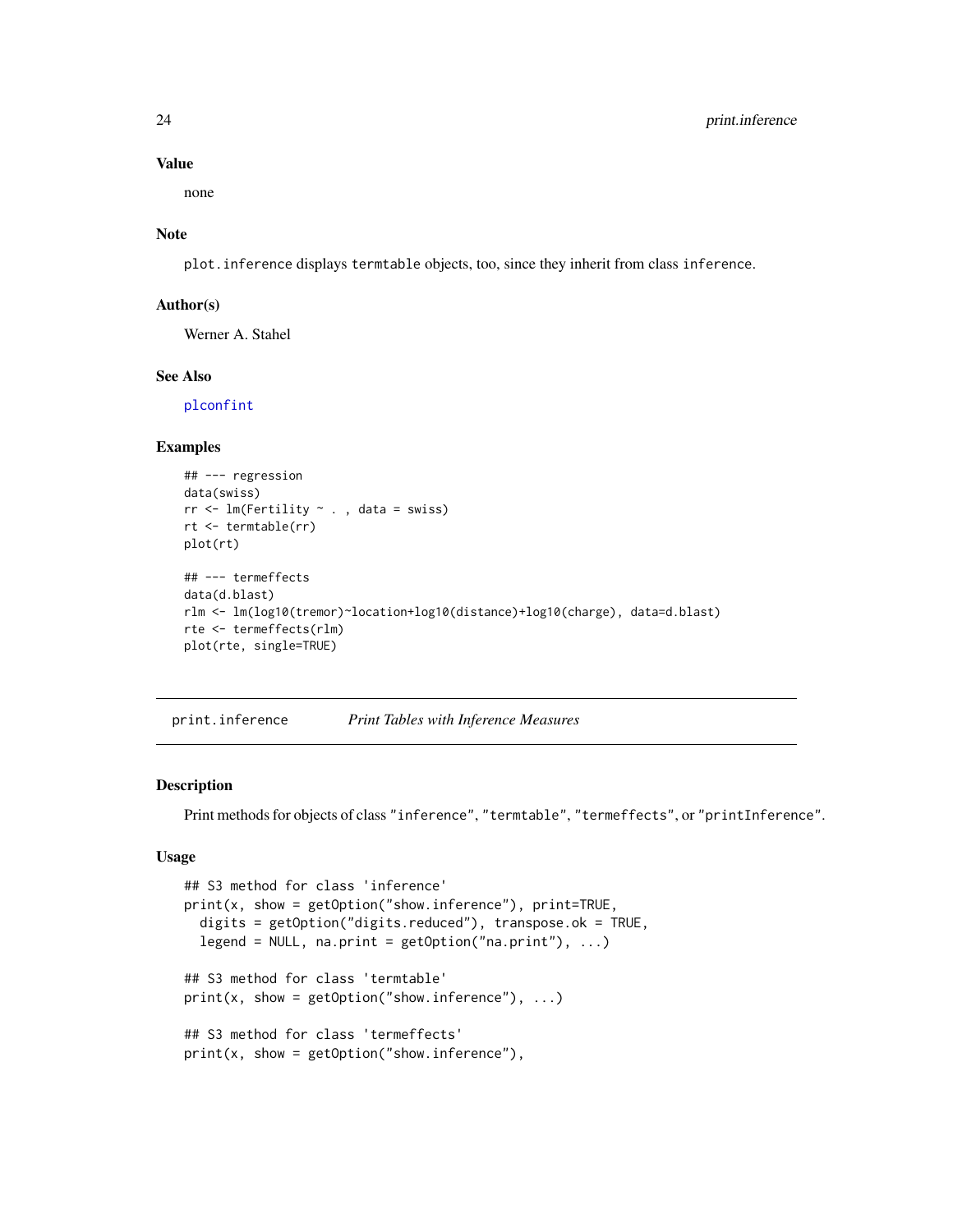# <span id="page-24-0"></span>print.inference 25

```
transpose.ok = TRUE, single = FALSE, print = TRUE, warn = TRUE, \ldots)
```

```
## S3 method for class 'printInference'
print(x, \ldots)
```
#### Arguments

| X            | object to be printed                                                                                                                                 |
|--------------|------------------------------------------------------------------------------------------------------------------------------------------------------|
| show         | determines items (columns) to be shown                                                                                                               |
| digits       | number of significant digits to be printed                                                                                                           |
| transpose.ok | logical: May a single column be shown as a row?                                                                                                      |
| single       | logical: Should components with a single coefficient be printed?                                                                                     |
| legend       | logical: should the legend(s) for the symbols characterizing p-values and rele-<br>vances be printed? Defaults to regroptions ("show.symbollegend"). |
| na.print     | string by which NAs are shown                                                                                                                        |
| print        | logical: if FALSE, no printing will occur, used to edit the result before printing<br>it.                                                            |
| warn         | logical: Should the warning be issued if termeffects has nothing to print since<br>there are no terms with more than one degree of freedom           |
| $\ddotsc$    | further arguments, passed to print.data.frame().                                                                                                     |

# Details

The value, if assigned to rr, say, can be printed by using print.printInference, writing print(rr), which is just what happens internally unless print=FALSE is used. This allows for editing the result before printing it, see Examples.

printInference objects can be a vector, a data.frame or a matrix, or a list of such items. Each item can have an attribute head of mode character that is printed by cat before the item, and analogous with a tail attribute.

# Value

A kind of formatted version of x, with class printInference. For print.inference, it will be a character vector or a data.frame with attributes head and tail if applicable. For print.termeffects, it will be a list of such elements, with its own head and tail. It is invisibly returned.

#### Author(s)

Werner A. Stahel

# See Also

[twosamples](#page-31-1), [termtable](#page-29-1), [termeffects](#page-28-1), [inference](#page-15-1).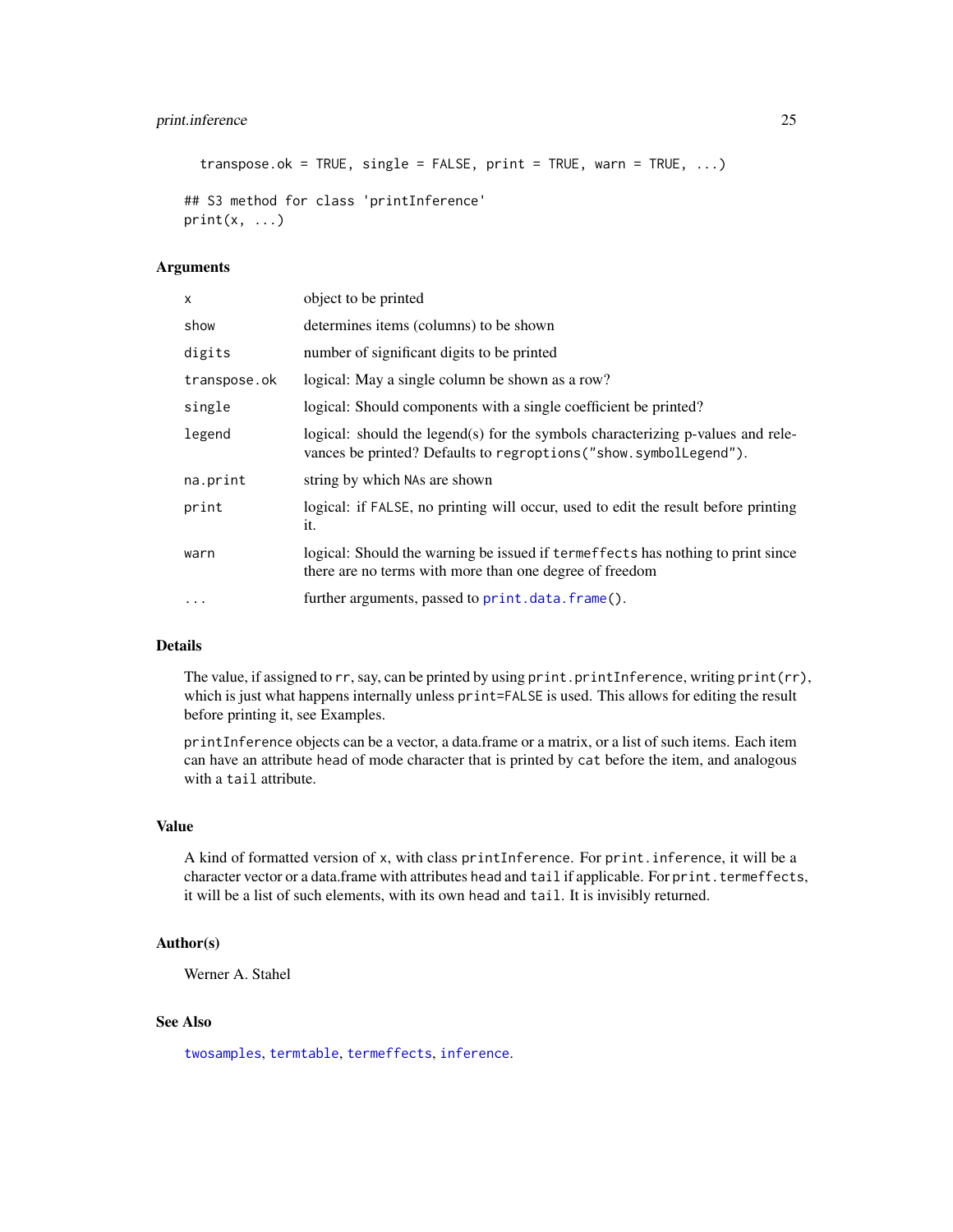# Examples

```
data(d.blast)
r.blast <-
  lm(log10(tremor)~location+log10(distance)+log10(charge), data=d.blast)
rt <- termtable(r.blast)
## print() : first default, then "classical" :
rt
print(rt, show="classical")
class(te <- termeffects(r.blast)) # "termeffects"
rr <- print(te, print=FALSE)
attr(rr, "head") <- sub("lm", "Linear Regression", attr(rr, "head"))
class(rr) # "printInference"
rr # \iff print(rr)
str(rr)
```
relevance.options *Options for the relevnance Package*

# Description

List of options used in the relevnance package to select items and formats for printing inference elements

#### Usage

relevance.options rlv.symbols p.symbols

#### Format

The format is: List of 22 \$ digits.reduced : 3 \$ testlevel : 0.05 \$ rlv.threshold : stand rel prop corr coef drop pred 0.10 0.10 0.10 0.10 0.10 0.10 0.05 \$ termtable : TRUE \$ show.confint : TRUE \$ show.doc : TRUE \$ show.inference : "relevance" \$ show.simple.relevance : "Rle" "Rlp" "Rls" "Rls.symbol" \$ show.simple.test : "Sig0" "p.symbol" \$ show.simple.classical : "statistic" "p.value" "p.symbol" \$ show.term.relevance : "df" "R2.x" "coefRlp" "coefRls" ... \$ show.term.test : "df" "ciLow" "ciUp" "R2.x" ... \$ show.term.classical : "statistic" "df" "ciLow" "ciUp" ... \$ show.termeff.relevance: "coef" "coefRls.symbol" \$ show.termeff.test : "coef" "p.symbol" \$ show.termeff.classical: "coef" "p.symbol" \$ show.symbollegend : TRUE \$ na.print : "." \$ p.symbols : List, see below \$ rlv.symbols : List, see below

rlv.symbols List \$ symbol : " " "." "+" "++" "+++" \$ cutpoint: -Inf 0 1 2 5 Inf

p.symbols List \$ symbol : "\*\*\*" "\*\*" "\*" "." " " \$ cutpoint: 0 0.001 0.01 0.05 0.1 1

```
relevance.options
options(relevance.options) ## restores the package's default options
```
<span id="page-25-0"></span>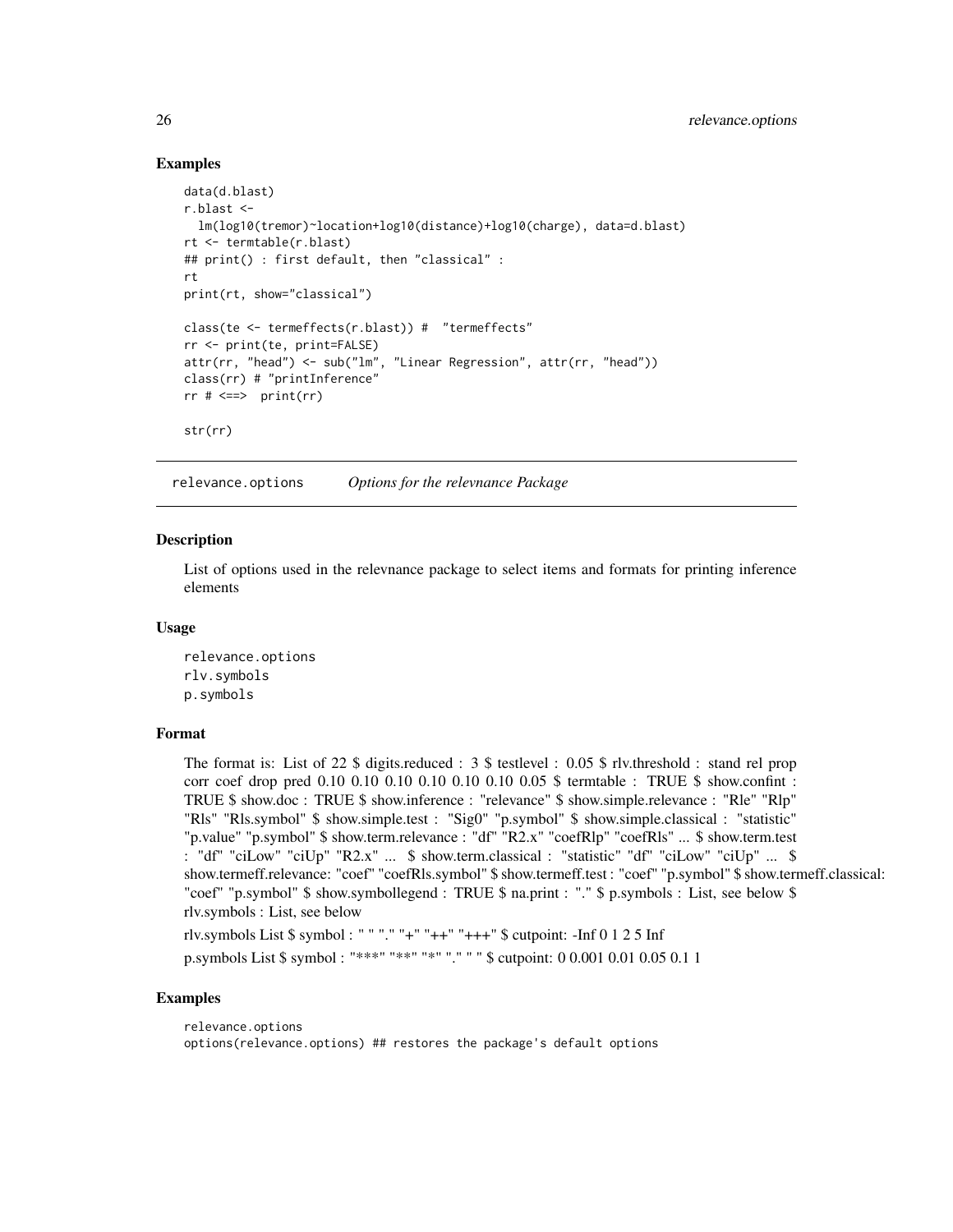<span id="page-26-0"></span>

Shows a part of the data.frame which allows for grasping the nature of the data. The function is typically used to make sure that the data is what was desired and to grasp the nature of the variables in the phase of getting acquainted with the data.

# Usage

```
showd(data, first = 3, nrow. = 4, ncol. = NULL, digits=getOption("digits"))
```
# Arguments

| data   | a data.frame, a matrix, or a vector                                                                                                                                                 |
|--------|-------------------------------------------------------------------------------------------------------------------------------------------------------------------------------------|
| first  | the first first rows will be shown and                                                                                                                                              |
| nrow.  | a selection of nrow, rows will be shown in addition. They will be selected with<br>equal row number differences. The last row is always included.                                   |
| ncol.  | number of columns (variables) to be shown. The first and last columns will<br>also be included. If ncol, has more than one element, it is used to identify the<br>columns directly. |
| digits | number of significant digits used in formatting numbers                                                                                                                             |
|        |                                                                                                                                                                                     |

# Value

returns invisibly the character vector containing the formatted data

# Author(s)

Werner A. Stahel, ETH Zurich

# See Also

[head](#page-0-0) and [tail](#page-0-0).

```
showd(iris)
```

```
data(d.blast)
names(d.blast)
## only show 3 columns, including the first and last
showd(d.blast, ncol=3)
```

```
showd(cbind(1:100))
```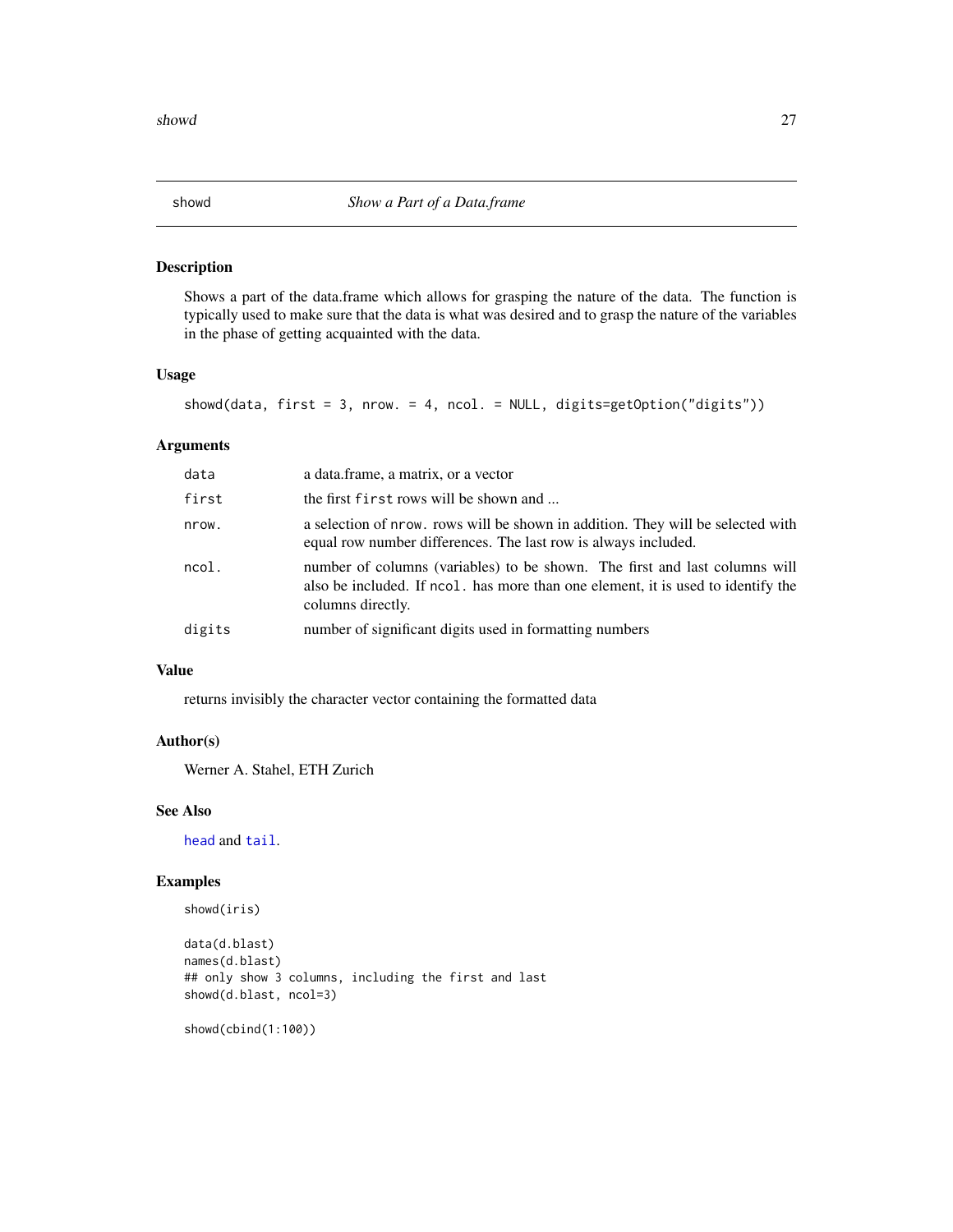<span id="page-27-1"></span><span id="page-27-0"></span>

Count the missing or non-finite values for each column of a matrix or data.frame

#### Usage

sumNA(object, inf = TRUE)

# Arguments

| object | a vector, matrix, or data frame                        |
|--------|--------------------------------------------------------|
| inf    | if TRUE, Inf and NaN values are counted along with NAs |

# Value

numerical vector containing the missing value counts for each column

#### Note

This is a simple shortcut for apply(is.na(object),2,sum) or apply(!is.finite(object),2,sum)

# Author(s)

Werner A. Stahel, ETH Zurich

# See Also

[is.na](#page-0-0), [is.finite,](#page-0-0) [dropNA](#page-12-1)

```
t.d <- data.frame(V1=c(1,2,NA,4), V2=c(11,12,13,Inf), V3=c(21,NA,23,Inf))
sumNA(t.d)
```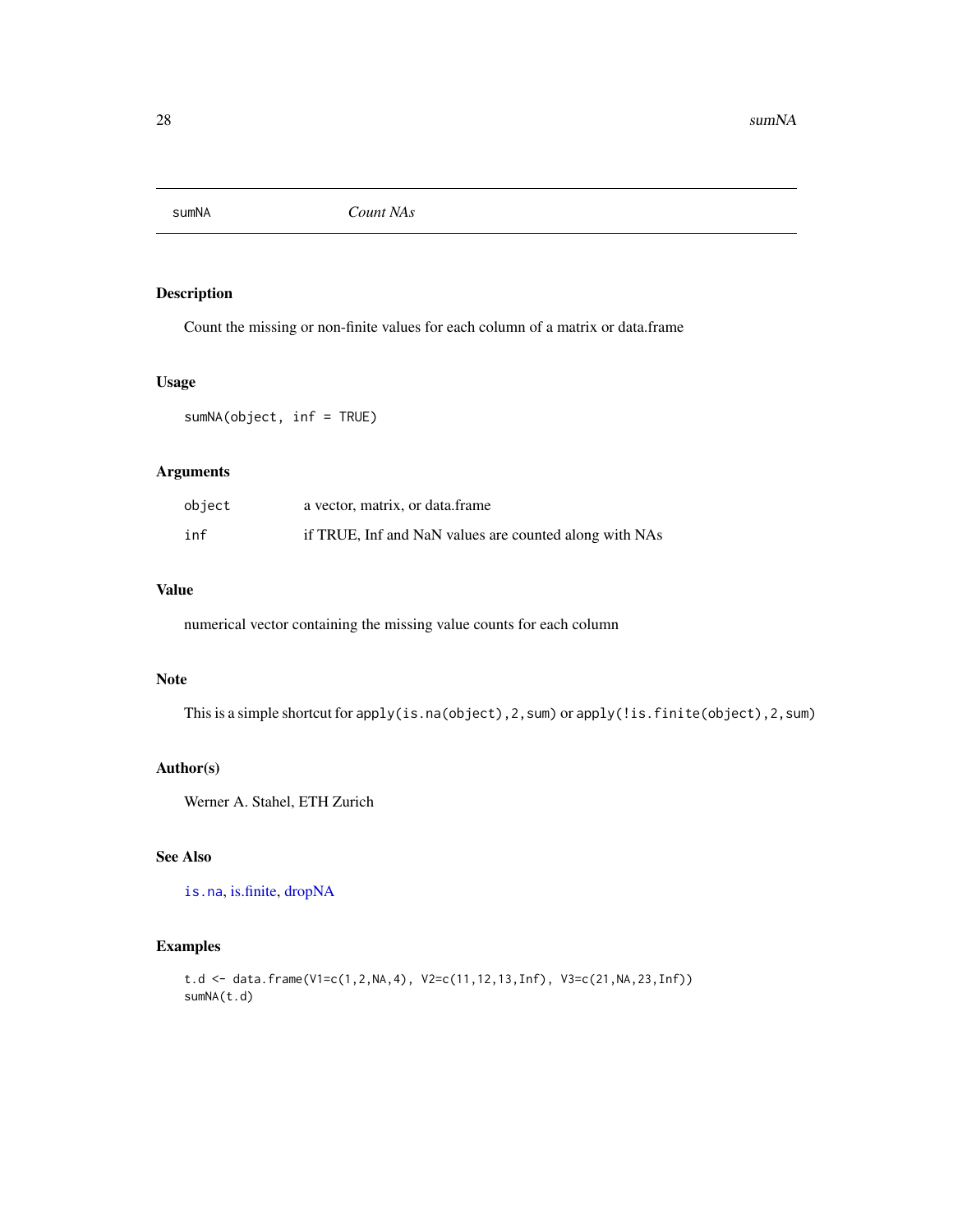<span id="page-28-1"></span><span id="page-28-0"></span>

A list of all coefficients of a model fit, possibly with respective statistics

# Usage

```
termeffects(object, se = 2, df = df.residual(object), rlv = TRUE,
 rlv.threshold = getOption("rlv.threshold"), ...)
```
#### Arguments

| object        | a model fit, produced, e.g., by a call to lm or regr. |
|---------------|-------------------------------------------------------|
| se            | logical: Should inference statistics be generated?    |
| df            | degrees of freedom for t-test                         |
| rlv           | logical: Should relevances be calculated?             |
| rlv.threshold | Relevance thresholds, see inference                   |
|               | further arguments, passed to inference                |

# Value

a [list](#page-0-0) with a component for each term in the model formula. Each component is a [termtable](#page-29-1) for the coefficients corresponding to the term.

# Author(s)

Werner A. Stahel

# See Also

[dummy.coef](#page-0-0), inference, [termtable](#page-29-1)

```
data(d.blast)
r.blast <-
  lm(log10(tremor)~location+log10(distance)+log10(charge), data=d.blast)
termeffects(r.blast)
```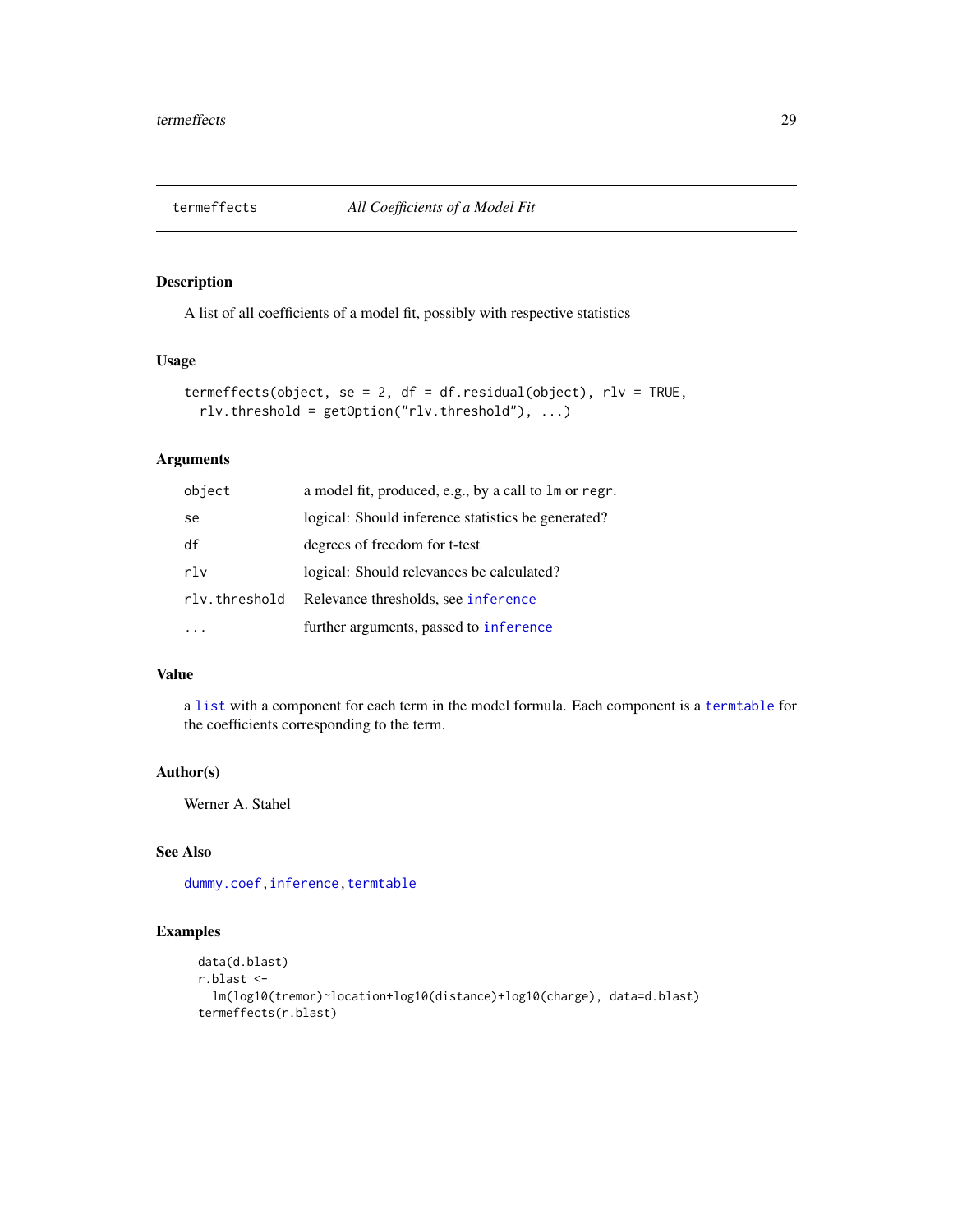<span id="page-29-1"></span><span id="page-29-0"></span>

Calculate a table of statistics for (multiple) regression mdels with a linear predictor

#### Usage

```
termtable(object, summary = summary(object), testtype = NULL,
 r2x = TRUE, rlv = TRUE, rlv.threshold = getOption("rlv.threshold"),
  testlevel = getOption("testlevel"))
```
relevance.modelclasses

#### Arguments

| object        | result of a model fitting function like 1m                                                                                               |  |
|---------------|------------------------------------------------------------------------------------------------------------------------------------------|--|
| summary       | result of summary (object). If NULL, the summary will be called.                                                                         |  |
| testtype      | type of test to be applied for dropping each term in turn. If NULL, it is selected<br>according to the class of the object, see Details. |  |
| r2x           | logical: should the collinearity measures "R2.x" (see below) for the terms be<br>calculated?                                             |  |
| rlv           | logical: Should relevances be calculated?                                                                                                |  |
| rly.threshold | Relevance thresholds, vector containing the elements                                                                                     |  |
|               | rel: threshold for relative effects,                                                                                                     |  |
|               | coef: for standardized coefficients,                                                                                                     |  |
|               | drop: for drop effects,                                                                                                                  |  |
|               | pred: for prediction intervals.                                                                                                          |  |
| testlevel     | 1 - confidence level                                                                                                                     |  |

#### Details

relevance.modelclasses collects the names of classes of model fitting results that can be handled by termtable.

If testtype is not specified, it is determined by the class of object and its attribute family as follows:

— For t for objects of class lm,lmrob and glm with families quasibinomial and quasipoisson,

— Chi-squaredfor other glms and survreg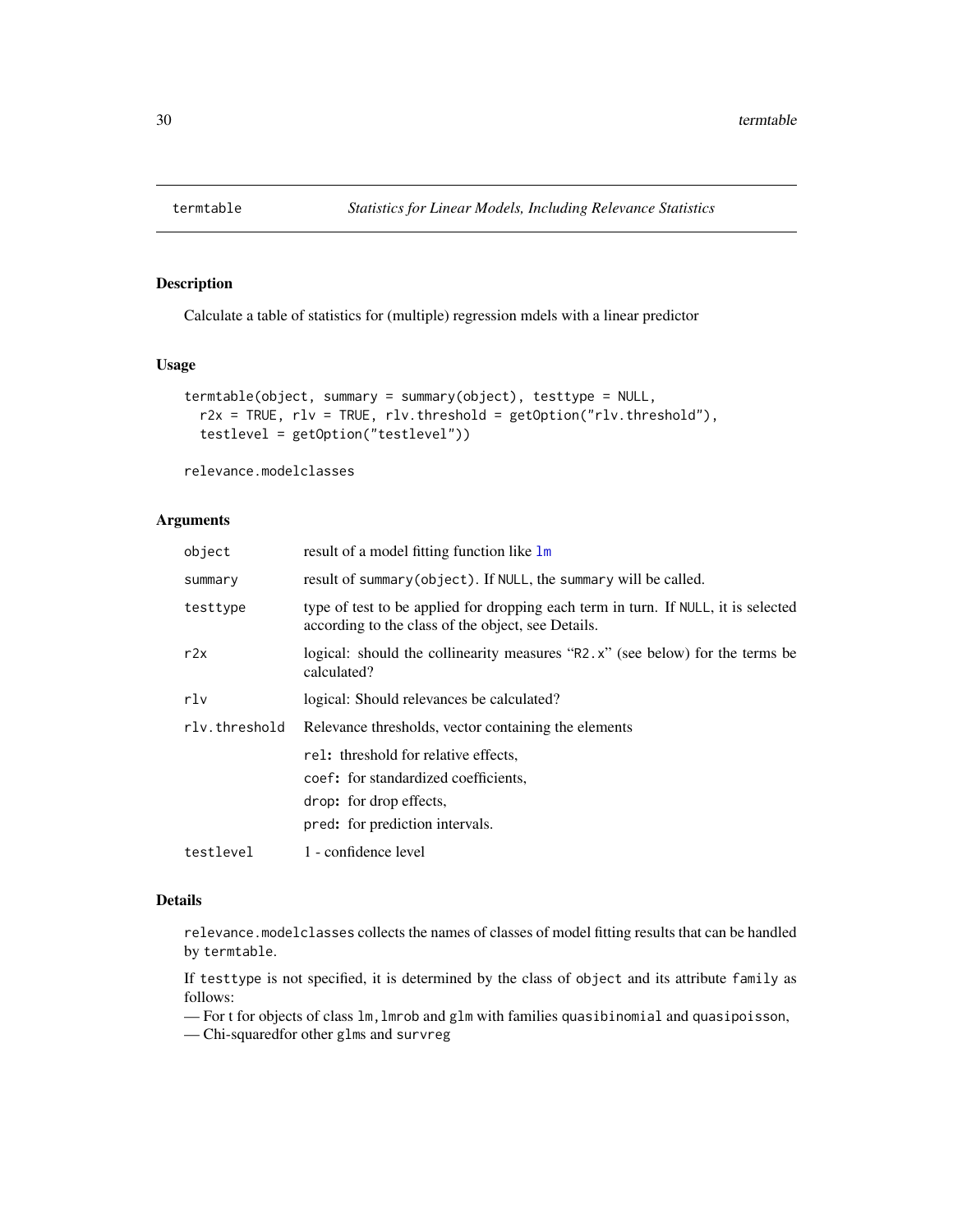#### <span id="page-30-0"></span>termtable 31

#### Value

[data.frame](#page-0-0) with columns

coef: coefficients for terms with a single degree of freedom

df: degrees of freedom

se: standard error of coef

statistic: value of the test statistic

p.value, p.symbol: p value and symbol for it

Sig0: significance value for the test of coef==0

ciLow, ciUp: confidence interval for coef

stcoef: standardized coefficient (standardized using the standard deviation of the 'error' term, sigma, instead of the response's standard deviation)

st.Low, st.Up: confidence interval for stcoef

R2.x: collinearity measure (=  $1 - 1/vif$ , where  $vif$  is the variance inflation factor)

coefRle: estimated relevance of coef

coefRls: secured relevance, lower end of confidence interval for the relevance of coef

coefRlp: potential relevance, the upper end of the confidence interval.

dropRle, dropRls, dropRlp: analogous values for drop effect

predRle, predRls, predRlp: analogous values for prediction effect

In addition, it has attributes

testtype: as determined by the argument testtype or the class and attributes of object.

fitclass: class and attributes of object.

family, dist: more specifications if applicable

# Author(s)

Werner A. Stahel

#### References

Werner A. Stahel (2020). Measuring Significance and Relevance instead of p-values. Submitted

### See Also

[getcoeftable](#page-14-1); for printing options, [print.inference](#page-23-1)

```
data(swiss)
rr <- lm(Fertility ~ . , data = swiss)
rt <- termtable(rr)
rt
```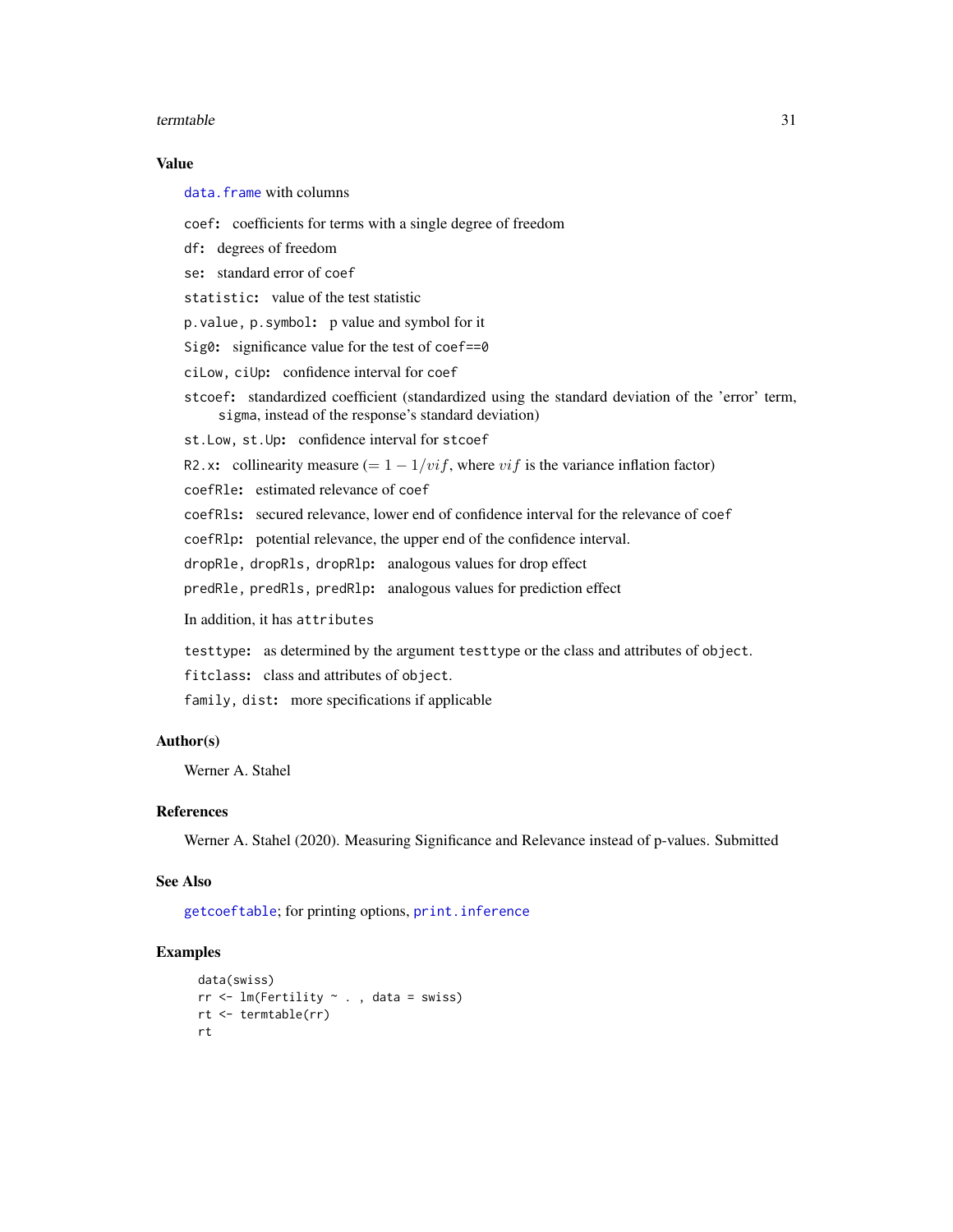Inference for a difference between two independent samples or for a single sample: Collect quantities for inference, including Relevance and Significance measures

#### Usage

```
twosamples(x, ...)
onesample(x, ...)
## Default S3 method:
twosamples(x, y = NULL, paired = FALSE, table = NULL,
  hypothesis = 0, var. equal = TRUE,
  testlevel=getOption("testlevel"), log = NULL, standardize = NULL,
  rlv.threshold=getOption("rlv.threshold"), ...)
## S3 method for class 'formula'
twosamples(x, data = NULL, subset, na.action, log = NULL, ...)
## S3 method for class 'table'
twosamples(x, ...)
```
#### Arguments

| X             | a formula or the data for the first or the single sample                                                                                                                                                                                                                                   |  |
|---------------|--------------------------------------------------------------------------------------------------------------------------------------------------------------------------------------------------------------------------------------------------------------------------------------------|--|
| У             | data for the second sample                                                                                                                                                                                                                                                                 |  |
| table         | A table summarizing the data in case of binary (binomial) data. If given, x and<br>y are ignored.                                                                                                                                                                                          |  |
| paired        | logical: In case x and y are given, are their values paired?                                                                                                                                                                                                                               |  |
| hypothesis    | the null effect to be tested, and anchor for the relevance                                                                                                                                                                                                                                 |  |
| var.equal     | logical: In case of two samples, should the variances be assumed equal? Only<br>applies for quantitative data.                                                                                                                                                                             |  |
| testlevel     | level for the test, also determining the confidence level                                                                                                                                                                                                                                  |  |
| log           | logical: Is the target variable on log scale? $-$ or character: either "log" or<br>"log10" (or "logst"). If so, no standardization is applied to it. By default, the<br>function examines the formula to check whether the left hand side of the formula<br>contains a log transformation. |  |
| standardize   | logical: Should the effect be standardized (for quantiative data)?                                                                                                                                                                                                                         |  |
| rly.threshold | Relevance threshold, or a vector of thresholds from which the element stand is<br>taken for quantitative data and the element prop, for binary data.                                                                                                                                       |  |
|               | For the formula method:                                                                                                                                                                                                                                                                    |  |
| formula       | formula of the form $y \sim x$ giving the target y and condition x variables. For a<br>one-sample situation, use y~1.                                                                                                                                                                      |  |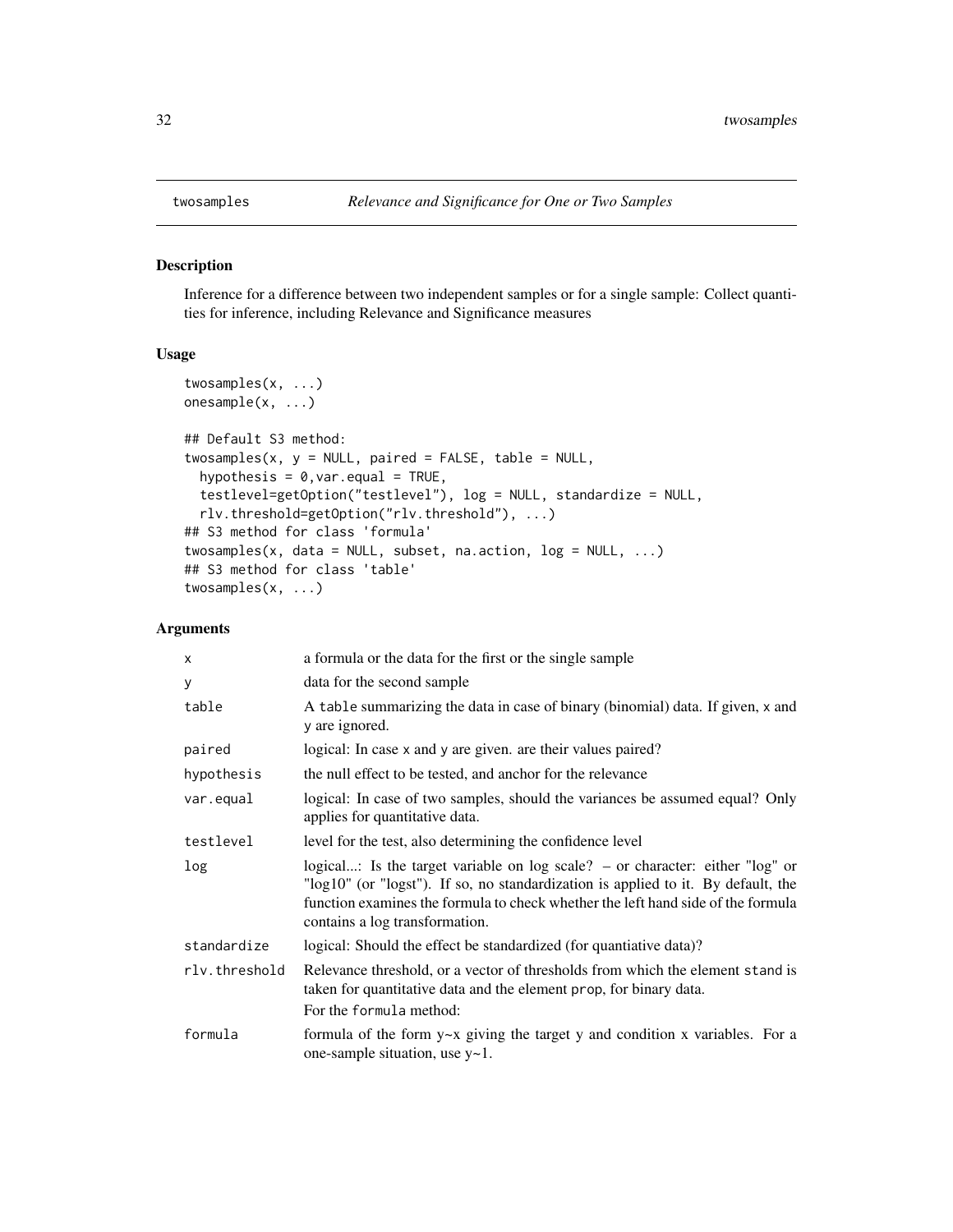# <span id="page-32-0"></span>twosamples 33

| data              | data from which the variables are obtained |  |
|-------------------|--------------------------------------------|--|
| subset, na.action |                                            |  |
|                   | subset and nataction to be applied to data |  |
|                   | further arguments, ignored                 |  |

# **Details**

Argument log: If log10 (or logst from package plgraphics) is used, rescaling is done (by log(10)) to obtain the correct relevance. Therefore, log needs to be set appropriately in this case.

# Value

an object of [class](#page-0-0) 'inference', a vector with elements

effect: for quantitative data: estimated difference between expectations of the two samples, or mean in case of a single sample.

For binary data: log odds (for one sample or paired samples) or log odds ratio (for two samples)

ciLow, ciUp: confidence interval for the effect

Rle, Rls, Rlp: relevance measures: estimated, secured, potential

Sig0: significance measure for test or 0 effect

Sigth: significance measure for test of effect == relevance threshold

p.value: p value for test against 0

In addition to the columns/components, it has [attributes](#page-0-0)

method: problem and inference method

effectname: label for the effect

hypothesis: the null effect

n: number(s) of observations

means: in the case of 2 independent samples: their means

statistic: test statistic

V: single observation variance

df: degrees of freedom for the t distribution

- data: if paired, vector of differences; if single sample, vector of data; if two independent samples, list containing the two samples
- rlv.threshold: relevance threshold

#### Note

onesample and twosamples are identical. twosamples.table( $x, \ldots$ ) just calls twosamples.default(table= $x, \ldots$ ).

#### Author(s)

Werner A. Stahel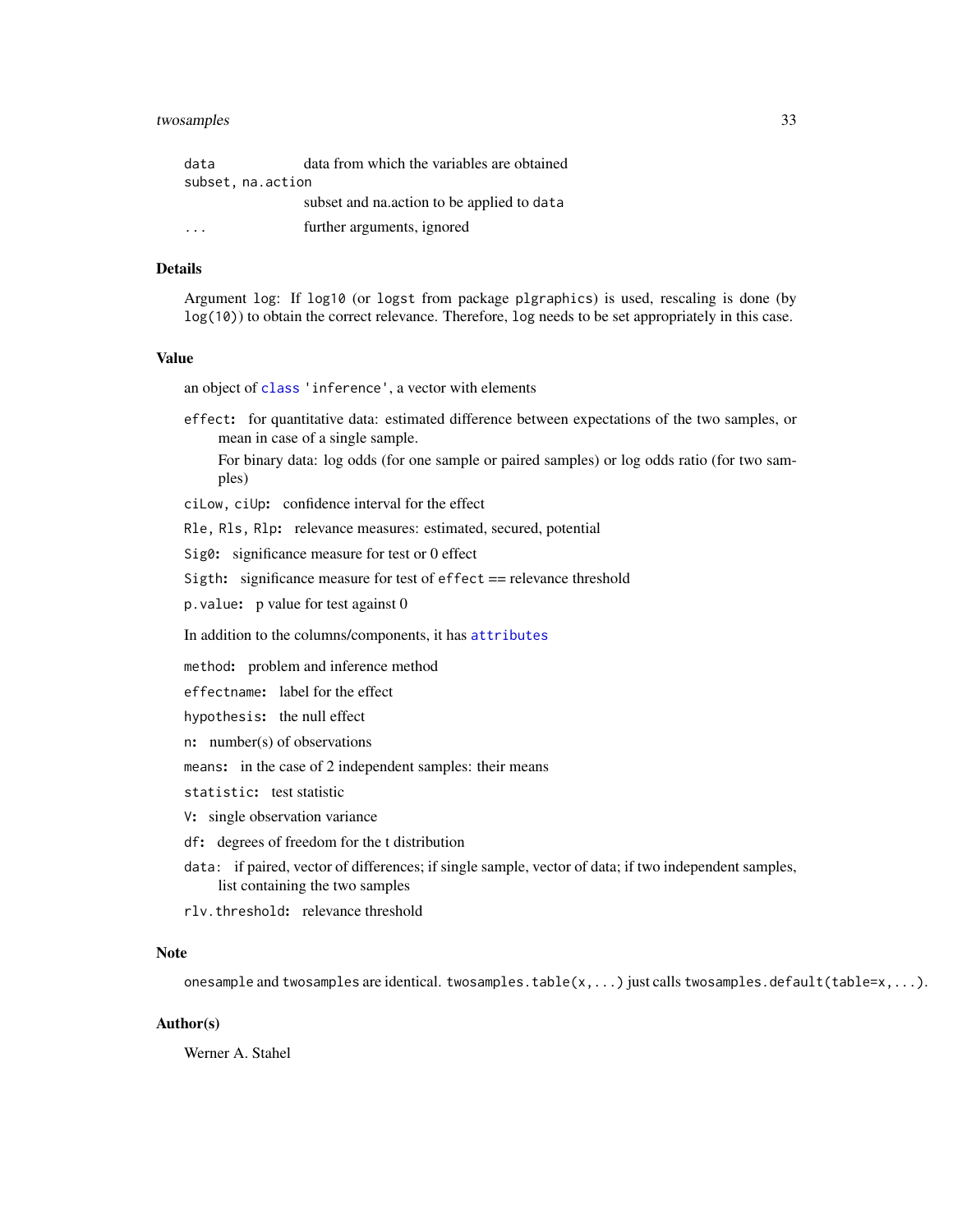#### <span id="page-33-0"></span>References

see those in [relevance-package](#page-1-1).

#### See Also

[t.test,binom.test,fisher.test,mcnemar.test](#page-0-0)

pltwosamples(extra ~ group, data=sleep)

```
data(sleep)
t.test(sleep[sleep$group == 1, "extra"], sleep[sleep$group == 2, "extra"])
twosamples(sleep[sleep$group == 1, "extra"], sleep[sleep$group == 2, "extra"])
## Two-sample test, wilcox.test example, Hollander & Wolfe (1973), 69f.
## Permeability constants of the human chorioamnion (a placental membrane)
## at term and between 12 to 26 weeks gestational age
d.permeabililty <-
  data.frame(perm = c(0.80, 0.83, 1.89, 1.04, 1.45, 1.38, 1.91, 1.64, 0.73, 1.46,
                      1.15, 0.88, 0.90, 0.74, 1.21), atterm = rep(1:0, c(10,5))
            )
t.test(perm~atterm, data=d.permeabililty)
twosamples(perm~atterm, data=d.permeabililty)
## one sample
onesample(sleep[sleep$group == 2, "extra"])
## plot two samples
```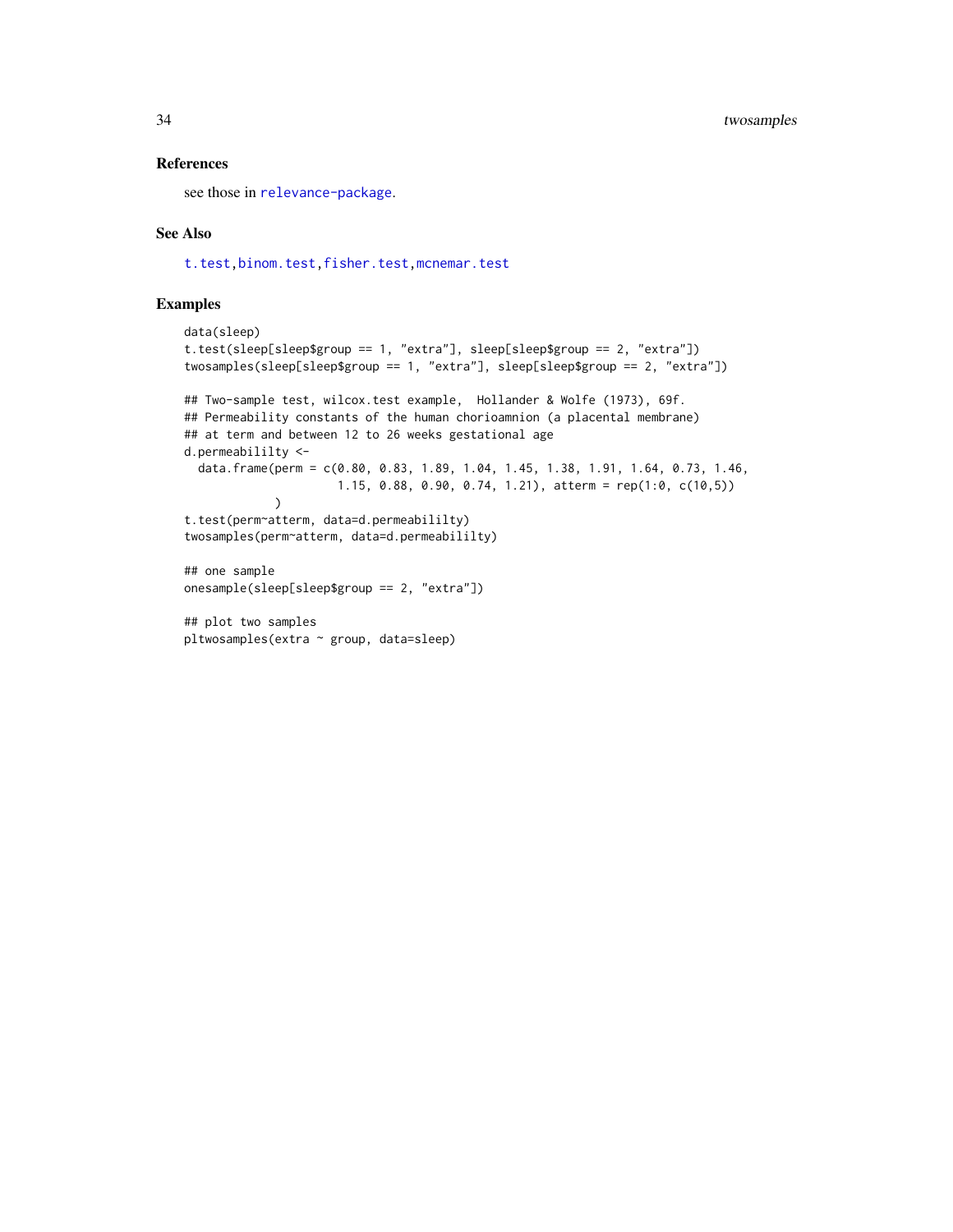# <span id="page-34-0"></span>Index

∗ NA dropNA , [13](#page-12-0) sumNA, [28](#page-27-0) ∗ datasets d.blast, [8](#page-7-0) d.everest , [9](#page-8-0) d.negposChoice , [10](#page-9-0) ovarian , [20](#page-19-0) ∗ distribution confintF , [5](#page-4-0) ∗ hplot plconfint , [21](#page-20-0) plot.inference , [23](#page-22-0) ∗ htest correlation , [6](#page-5-0) twosamples , [32](#page-31-0) ∗ manip dropdata , [12](#page-11-0) dropNA , [13](#page-12-0) formatNA , [14](#page-13-0) last , [18](#page-17-0) logst , [19](#page-18-0) ∗ math asinp , [5](#page-4-0) ∗ package relevance-package , [2](#page-1-0) ∗ print formatNA , [14](#page-13-0) showd , [27](#page-26-0) ∗ regression drop1Wald , [11](#page-10-0) inference , [16](#page-15-0) print.inference , [24](#page-23-0) termeffects , [29](#page-28-0) termtable , [30](#page-29-0) ∗ relevance correlation , [6](#page-5-0) inference , [16](#page-15-0) plconfint , [21](#page-20-0)

plot.inference , [23](#page-22-0) print.inference , [24](#page-23-0) relevance-package , [2](#page-1-0) termeffects , [29](#page-28-0) termtable , [30](#page-29-0) twosamples , [32](#page-31-0) ∗ univar confintF , [5](#page-4-0) ∗ utilities getcoeftable , [15](#page-14-0) relevance.options , [26](#page-25-0) showd , [27](#page-26-0) ∗ utility print.inference , [24](#page-23-0) asinp , [5](#page-4-0) attributes , *[7](#page-6-0)* , *[33](#page-32-0)* binom.test , *[34](#page-33-0)* class , *[7](#page-6-0)* , *[33](#page-32-0)* confintF , [5](#page-4-0) cor.test , *[8](#page-7-0)* correlation , [6](#page-5-0) d.blast, <mark>[8](#page-7-0)</mark> d.everest , [9](#page-8-0) d.negposChoice, [10](#page-9-0) data.frame , *[31](#page-30-0)* drop1 , *[11](#page-10-0)* drop1Wald , [11](#page-10-0) dropdata , [12](#page-11-0) dropNA , [13](#page-12-0) , *[28](#page-27-0)* dummy.coef , *[29](#page-28-0)* fisher.test , *[34](#page-33-0)* format , *[14](#page-13-0)* formatNA , [14](#page-13-0) getcoeffactor *(*getcoeftable *)* , [15](#page-14-0) getcoeftable , [15](#page-14-0) , *[31](#page-30-0)*